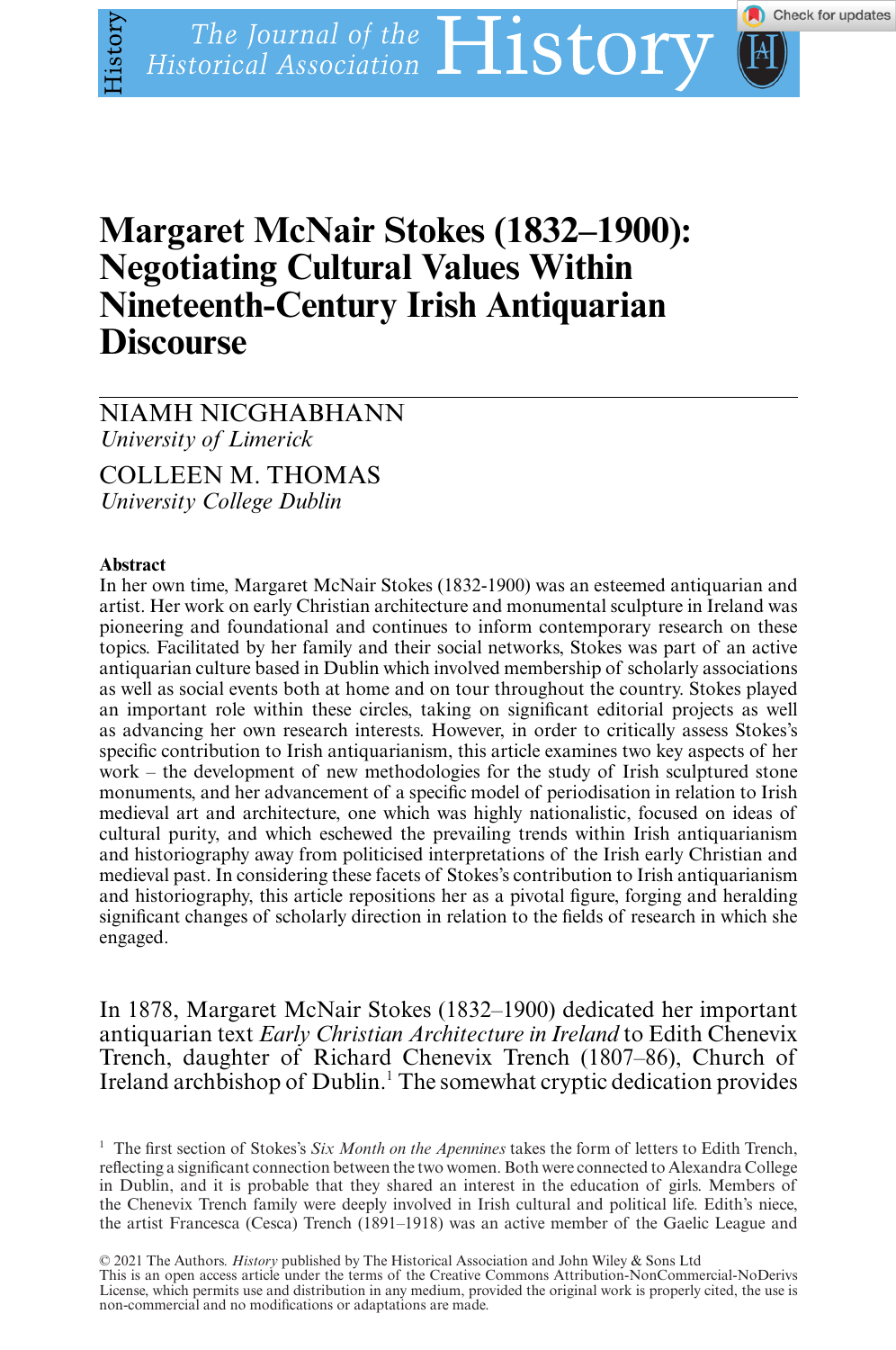some insight into how Stokes positioned her own work and career as a woman in the largely male-dominated world of antiquarian scholarship. Her dedication begins with a passage from the fourteenth-century 'Vision of Piers Ploughman', in which a group of pilgrims in search of truth are told to wait by the ploughman until his work was completed and he could guide them. In response, a veiled lady exclaims at the delay, and asks 'What sholde we wommen | Wercke the while?'2 This question, Stokes argues, 'now stirs in the hearts of many of us women in the present day'. The contemporary response, she imagines, would be similar to that given in the original poem: that the 'lovely ladies with their long fingers' were to work their 'churches to honour', and to do charitable acts through giving food and clothes to the needy. Women's antiquarian work is framed by Stokes as 'a humble yet lofty aim of helpfulness', through which 'we women need not fear stepping outside our sphere'.3

Writing during a period when women were largely excluded from universities and scholarly societies, Stokes argues in the dedication to *Early Christian Architecture* that antiquarian work both honours 'Our Church, in its past and Present', but also gives 'food and raiment' to Ireland. Continuing, Stokes contends that 'there are forms of hunger and thirst other than for mere material food', and that 'no country stands more in need of clothing of honour, and of that food by which the soul is fed than does our own beloved Ireland'. She concludes the dedication to Trench with the wish to be a 'helper, not the hinderer, of such men as have striven, and still do strive, to work wisely in her cause'. This complicated positioning of her work is self -consciously gendered, carving out a space for women in antiquarian circles without 'stepping outside our sphere<sup> $3,4$ </sup> However, as we argue in this article, while apparently deferring to gendered restrictions and propriety, Stokes made room for a significant degree of action and agency, framing patriotic and nationalist antiquarian work as fulfilling the requirements of charity, as well as serving the needs of the Church. This careful positioning made space for Stokes's own pioneering investigation of sculpted crosses, and her politicised framing of Irish antiquities within her historiographical narratives.

In her own time, Stokes was an esteemed antiquarian and artist. Her work on early Christian architecture and monumental sculpture in Ireland was pioneering and foundational and continues to inform contemporary research on these topics. Facilitated by her family and their social networks, Stokes was part of an active antiquarian culture based in Dublin which involved membership of scholarly associations as well as social events both at home and on tour throughout the country. She played an important role within these circles, taking on significant editorial

Cumann na mBan. Patrick Maume, 'Cesca Trench (Trinseach, Sadhbh)', *The Dictionary of Irish Biography*, XI (Cambridge, 2000), pp. 669–71.

<sup>2</sup> Margaret Stokes, *Early Christian Architecture in Ireland* (London, 1878), p. v.

<sup>&</sup>lt;sup>3</sup> Ibid.

<sup>4</sup> Ibid.

<sup>© 2021</sup> The Authors. *History* published by The Historical Association and John Wiley & Sons Ltd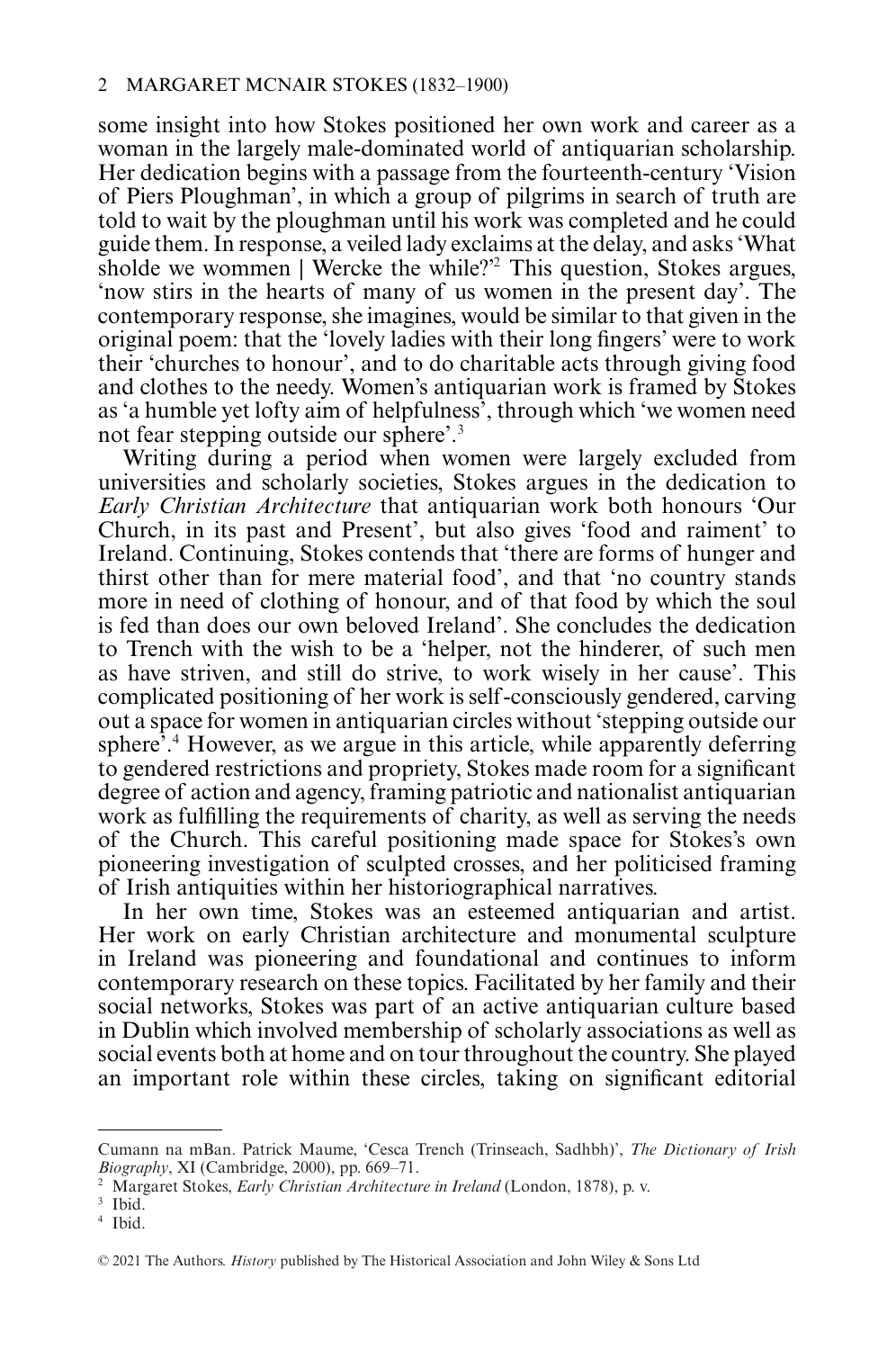projects with leading contemporary antiquarians as well as advancing her own research interests. Throughout her career, Stokes advanced the use of photography and drawing as critical tools within antiquarian scholarship. As well as her articles and collaborations, her major book-length works included *Early Christian Architecture in Ireland* (1878), *Early Christian Art in Ireland* (1887), her studies of the Irish saints across Continental Europe, *Six Months on the Apennines* (1892), and *Three Months in the Forests of France* (1895). By the end of her life, she was considered one of the most important antiquarian scholars of her day, and from 1893 she received a civil list pension. A series of memorial lectures in her honour was instigated at Alexandra College for women, then based on Dublin's Earlsfort Terrace.<br>To critically

assess Stokes's specific contribution to Irish antiquarianism, this article examines two key aspects of her work, the development of new methodologies for the study of Irish sculptured stone monuments, and her advancement of a specific model of periodisation in relation to Irish medieval art and architecture. This model was highly nationalistic, focused on ideas of cultural distinctiveness, and complicated the prevailing trends within Irish antiquarianism and historiography away from politicised interpretations of the Irish early Christian and medieval past. In considering these facets of Stokes's contribution to Irish antiquarianism and historiography, we reposition her as a pivotal figure, who forged and heralded significant changes of scholarly direction in relation to the fields of research in which she engaged.

#### I

**I** Margaret Stokes's lifetime coincided with the establishment and consolidation of many of the key institutions and organisations dedicated to defining and preserving Irish history and culture.<sup>5</sup> This period of investment and interest in history, antiquarianism, and archaeology more generally, reflected broader international trends, often aligned with the definition of a 'national past', and identifiable national characteristics, borders and cultural expressions.<sup>6</sup> Clare O'Halloran, Bernadette Cunningham and Joep Leerssen, among others, have examined the position of historical narratives, sources and monuments as vital sources within Irish cultural and political identities from the seventeenth century onwards.7 Questions of the past, and narratives

<sup>5</sup> Elizabeth Crooke, *Politics, Archaeology, and the Creation of a National Museum of Ireland: An Expression of National Life* (Dublin, 2000).

<sup>6</sup> Gabriel Cooney, 'Building the future on the past: archaeology and the construction of national identity in Ireland', in Margarita Diaz-Andreu and Timothy Champion (eds), *Nationalism and Archaeology* (London, 1996), pp. 146–63.

<sup>7</sup> Clare O'Halloran, *Golden Ages and Barbarous Nations: Antiquarian Debate and Cultural Politics in Ireland c. 1750–1800* (Cork, 2004); Bernadette Cunningham, *The World of Geoffrey Keating: History, Myth and Religion in Seventeenth-Century Ireland* (Dublin, 2000); Joep Leerssen, *Remembrance and Imagination: Patterns in the Historical and Literary Representation of Ireland in the Nineteenth Century* (Cork, 1996).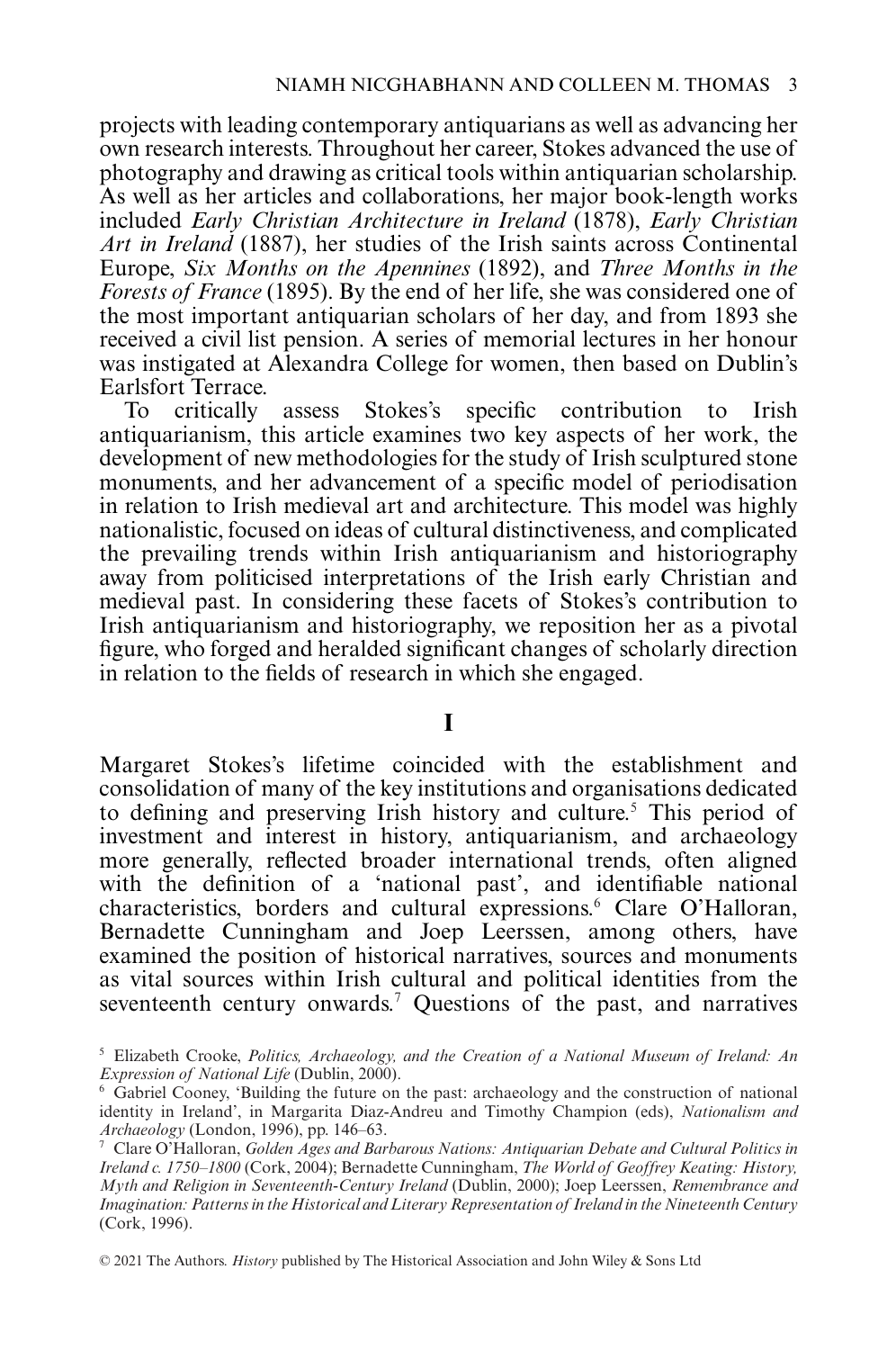of ideas of heritage and identity, were bound up in complicated ways with issues of religious, national and political affiliation. These complex negotiations were played out through scholarship, through institutions like museums, collections and historical associations, and across different cultural forms, particularly through the works of theatre, visual art and literature associated with the Celtic Revival.<sup>8</sup>

In Ireland, these narratives were fractured and often contentious, with different contemporary political allegiances and perspectives shaping historical interpretations. The development of an institutional infrastructure around the interpretation of the past can be viewed as a response to unruly, conflicted and potentially subversive historiographical traditions. Given the lack of opportunities for women to engage in nineteenth-century public life more generally, it is hardly surprising that these institutions, museums, archives, scholarly associations and universities, rarely facilitated the participation of women.<sup>9</sup>

Women were able to gain a foothold in some aspects of public cultural life in Ireland, most notably through writing fiction and journalism, and through the visual arts.<sup>10</sup> Women similarly participated in the field of botany and botanical illustration, and could be members of certain scholarly institutions, although institutional roles and salaried positions were not open to them.<sup>11</sup> Women, therefore, were largely absent from many of the key institutional activities involved in forging historical narratives, in working on the development of museum collections or catalogues, in managing historic buildings and monuments, or as lecturers within the university system. In this restrictive context, the considerable achievements of Margaret Stokes as an artist, historian, scholar and author are even more notable.<sup>12</sup>

<sup>10</sup> Anna Pilz and Whitney Standlee (eds), *Irish Women's Writing 1878–1922: Advancing the Cause of Liberty* (Manchester, 2016); Éimear O'Connor,*Irish Women Artists 1800–2009: Familiar but Unknown* (Dublin, 2010).

<sup>8</sup> Declan Kiberd, *Inventing Ireland: The Literature of a Modern Nation* (London, 1996); Declan Kiberd and P. J. Mathews (eds), *Handbook of the Celtic Revival: An Anthology of Irish Cultural and Political Writings 1891–1922* (Notre Dame, 2016).

<sup>&</sup>lt;sup>9</sup> A recent book dedicated to the pioneering Irish antiquarians focused on the contributions of men to Irish antiquarian discourse and practice: Próinséas Ní Chatháin and Siobhán Fitzpatrick with Howard Clarke (eds), *Pathfinders to the Past: The Antiquarian Road to Irish Historical Writing, 1640– 1960* (Dublin, 2012).

<sup>&</sup>lt;sup>11</sup> The careers of Ellen Hutchins (1785–1815) and Mary Ward (1827–69) are examples of female participation in the area of botany and botanical illustration. *The Dictionary of Irish Biography* provides biographical entries for both. Hutchins was a friend of Whitley Stokes (1763–1845), Margaret Stokes's grandfather.

 $12$  While Stokes was exceptional in her antiquarian achievements, she was certainly not unique. Several other women also had an impact upon Irish antiquarian and historical discourse throughout the eighteenth and nineteenth centuries from across commercial and aristocratic spheres. Examples include Charlotte Brooke (*c*.1750–93), Louisa Catherine Beaufort (discussed below), and Elizabeth Rawdon, Countess of Moira (1731–1808).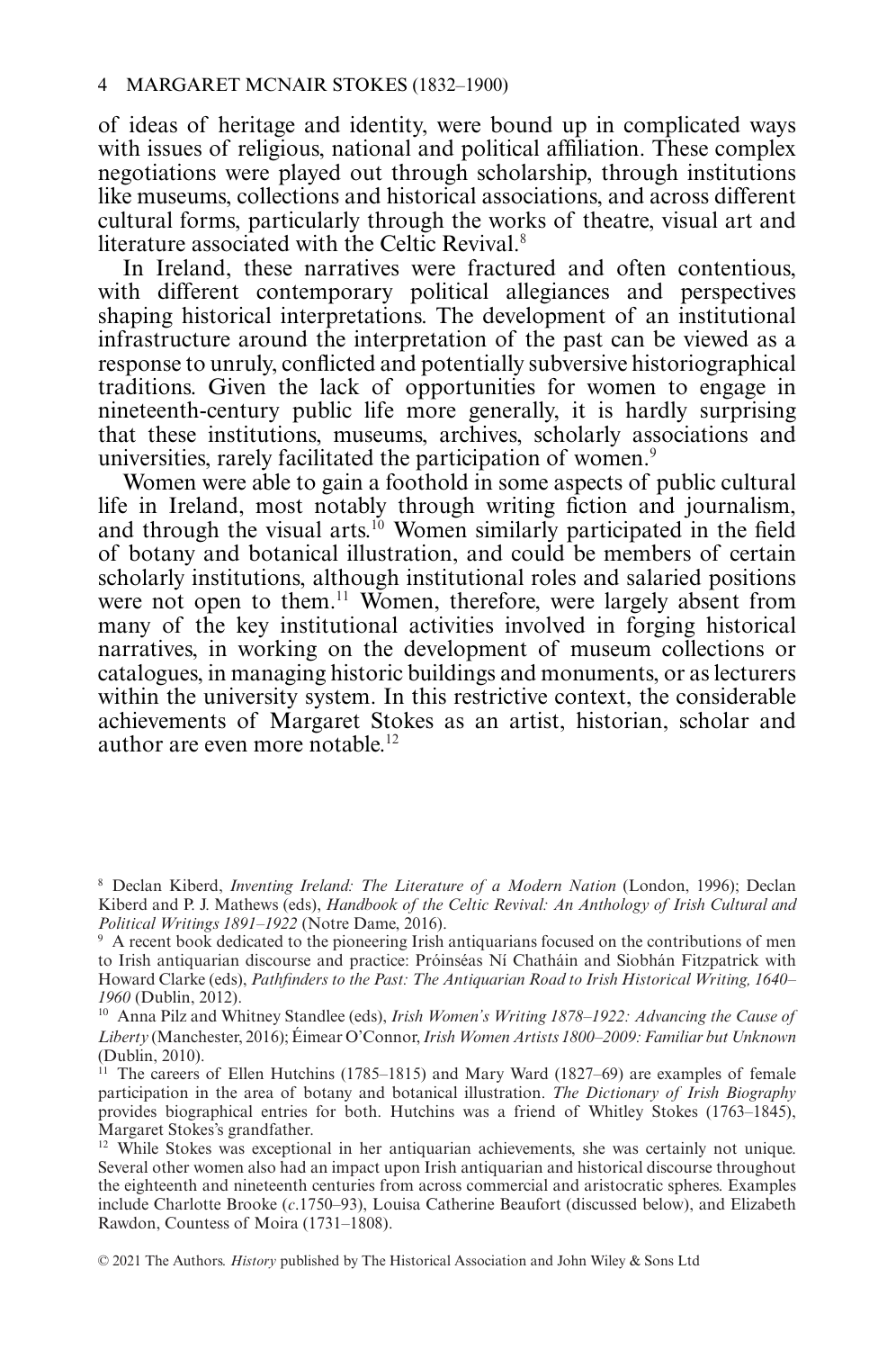Margaret Stokes was born in Dublin in 1832.13 She was one of ten children and was educated at home by a governess, during which time she developed her skills as an artist. Her father, Dr William Stokes, was a doctor and keen antiquarian, and her brother, Whitley Stokes, became a leading scholar of Celtic languages.<sup>14</sup> The Stokes home was 5 Merrion Square, and neighbours included other professional families, mainly physicians, who were also deeply involved in historical and antiquarian research, such as William Wilde and his wife, Jane Francesca Wilde. The Stokes family hosted salons at their home, and guests included leading cultural figures of the period, including Sir Samuel Ferguson, William Reeves, J. H. Todd, Sir Frederic William Burton, George Petrie and Edwin Richard Windham Wyndham-Quin, the third Earl of Dunraven. These men were significantly involved in shaping Irish historical and antiquarian discourse throughout the nineteenth century, and this network facilitated and enabled Margaret Stokes's early work as an antiquarian and artist.

As a daughter of what might be termed Dublin's intellectual aristocracy, Stokes benefited from the collective learning on antiquities of her family networks and enjoyed the privilege of access to treasured objects that they brought her.15 Among the Stokes family's friends was J. H. Todd, who served as assistant librarian at Trinity College Dublin, where several early medieval manuscripts, including the ninth-century Book of Kells, were held.<sup>16</sup> Stokes produced a beautifully coloured copy of the 'Chi Rho' page of the Book of Kells for the Society of Antiquaries' *Vetusta Monumenta* series, providing evidence of her access to such manuscripts.17 In a period when learned society and public collections of medieval objects were still being assembled, it was the prerogative of keepers, members and scholars to directly examine metalwork or manuscripts. Without family connections, Margaret Stokes may very well have been denied entry to this privileged world.

Many of Stokes's early projects were collaborations with these key figures in her family network. She provided margin ornament based on the decorated initials of the Book of Kells for Ferguson's poem *The Cromlech on Howth* in 1861, and illustrations of the painted miniatures in the ninth-century Garland of Howth for J. H. Todd's 1869 publication

<sup>17</sup> *Vetusta Monumenta*, VI (London, 1968).

<sup>13</sup> The entry for Stokes in the *Dictionary of Irish Biography* includes a select bibliography on her work and life. Andrew O'Brien and Linde Lunney, 'Margaret McNair Stokes', *The Dictionary of Irish Biography*, IX (Cambridge, 2000), pp. 102–3. A detailed account is also provided in Janette Stokes, 'Margaret Stokes (1832–1900) and her intellectual circle: an approach to early Christian art' (unpublished thesis, Trinity College Dublin, 2004).

<sup>14</sup> Eoin O'Brien, Anne Crookshank and Gordon Wolstenholme, *A Portrait of Irish Medicine* (Dublin, 1984), pp. 115–22.

<sup>15</sup> Noel Annan, 'The intellectual aristocracy' (1955), in *The Dons: Mentors, Eccentrics, and Geniuses* (Chicago, 1999), pp. 304–41; Michael Purser, *Jellett, O'Brien, Purser and Stokes: Seven Generations, Four Families* (Dublin, 2004).

<sup>16</sup> M. L. Colker, *Trinity College Dublin: Descriptive Catalogue of the Mediaeval and Renaissance Latin Manuscripts* (Aldershot, 1991); P. B. Phair, 'Betham and the Older Irish manuscripts', *The Journal of the Royal Society of Antiquaries of Ireland*, 92/1 (1962), pp. 75–8; Andrew O'Brien and Linde Lunney, 'James Henthorn Todd', *The Dictionary of Irish Biography*, IX (Cambridge, 2000), pp. 391–3.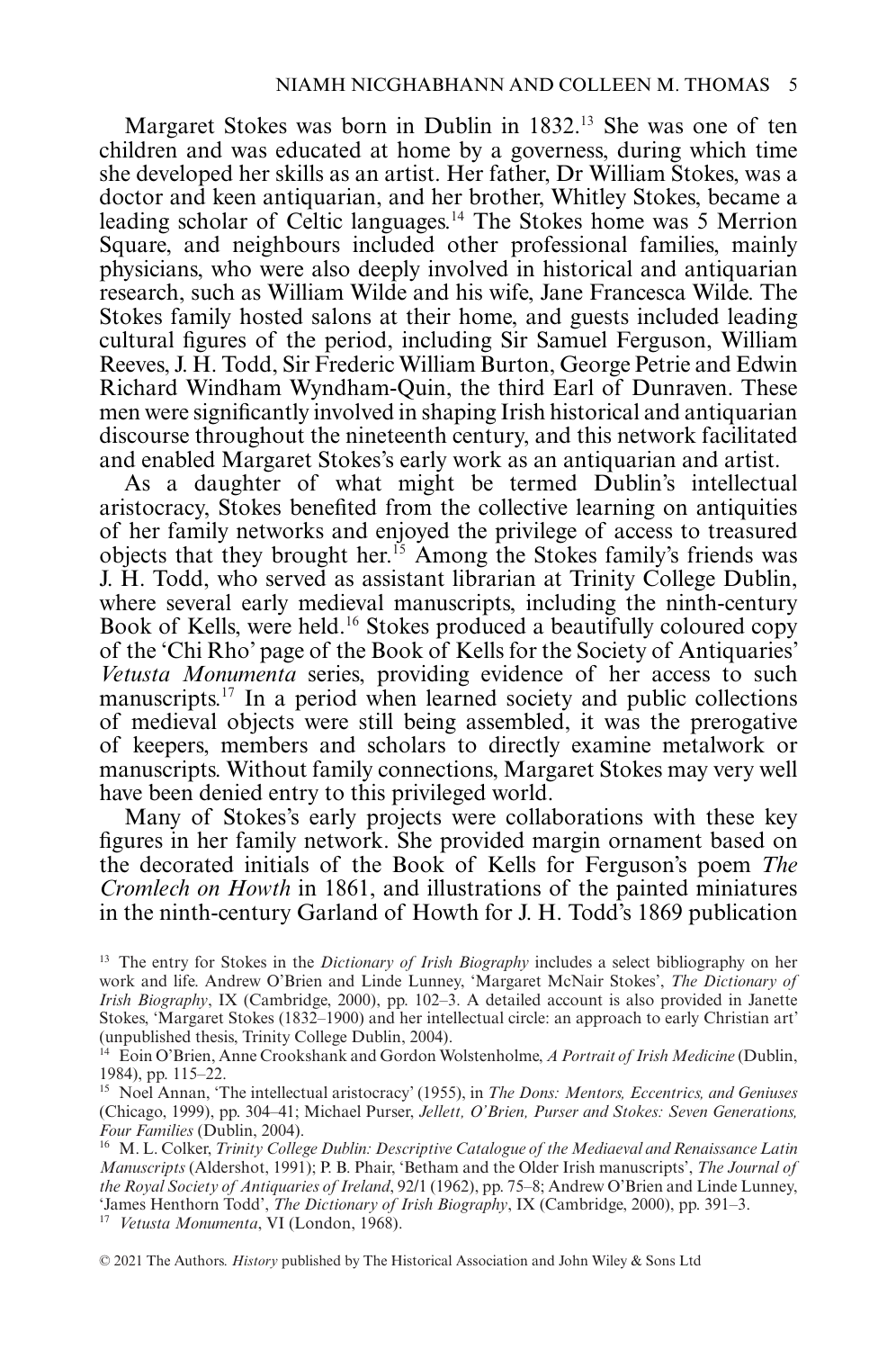on early Irish manuscripts. Todd held Stokes's opinion in high enough regard that he quoted her analysis of the technical skill required to make the manuscript paintings.18 Her technical ability as an artist was central to her identity as an antiquarian and scholar, reflecting the importance of sketching and drawing in creating accurate records and illustrations of antiquities, particularly prior to the development of photography. Stokes was reportedly a self -taught artist; however, her skill for documenting antiquities undoubtedly benefited from visits to archaeological sites that she made with her father, George Petrie and the third Earl of Dunraven, who also used photography to record monuments.19 Indeed, Stokes's career-long engagement with detailed painted copies, drawings, woodcut illustration and photography reflects her active participation in innovations in antiquarian scholarship around the importance of visual evidence for communication.20

Stokes's mother died in 1869, and her father passed away in 1878. From the late 1870s, her own scholarly career began to flourish, perhaps reflecting an earlier caring role in the home. Building on her experience of documenting the intricate paintings in early Irish Gospel books, her focus turned to the architecture and sculpture of medieval Ireland. Her early works in this area were collaborative. Stokes was responsible for organising the papers of George Petrie, following his death in 1866, and with publishing a scholarly edition of his *Christian Inscriptions in the Irish Language*. <sup>21</sup> Similarly, she had been part of antiquarian and archaeological field trips with the third Earl of Dunraven and others, and following his death, his son commissioned Stokes to edit and write the introduction for his father's major work on Irish architectural history. This resulted in the *Notes on Irish Architecture*, published in two volumes in 1875 and 1877. She was a member of the Royal Society of Antiquaries of Ireland (RSAI), among other scholarly associations, and as women were not elected to membership until the twentieth century, was made an honorary Member of the Royal Irish Academy (RIA) in 1876. Her essays were published in journals such as the *Journal* of the RSAI (*JRSAI*) and *Archaeologia*, the journal of the Society of Antiquaries in London.<sup>22</sup> In doing so, Stokes took part in the broad network of antiquarian

<sup>18</sup> J. H. Todd, *Descriptive Remarks on Illuminations in Certain Ancient Irish Manuscripts* (London, 1869).

<sup>19</sup> Stokes, 'Margaret Stokes (1832–1900) and her intellectual circle'.

 $20$  Changing technologies around antiquarian representation are considered in Dana Arnold and Stephen Bending (eds), *Tracing Architecture: The Aesthetics of Antiquarianism* (London, 2002).

<sup>21</sup> Walter Fitzgerald, 'In memoriam: miss Margaret Stokes', *Journal of the County Kildare Archaeological Society*, 3/4 (1901), pp. 201–5. Philip McEvansoneya, 'More light on Margaret Stokes and the publication of George Petrie's '"Christian inscriptions in the Irish language"', *The Journal of the Royal Society of Antiquaries of Ireland*, 141 (2011), pp. 149–66; Philip McEvansoneya, 'The published work of Margaret Stokes: part I, introduction and a new bibliography', *The Journal of the Royal Society of Antiquaries of Ireland*, 148 (2018), pp. 54–69.

<sup>&</sup>lt;sup>22</sup> Margaret Stokes, 'Observations on two ancient Irish works of art known as the Breac Moedoff, or shrine of St. Moedoc of Ferns, and the Soiscel Molaise, or gospel of St. Molaise of Devenish', *Archaeologia*, 43/1 (1871), pp. 131–50.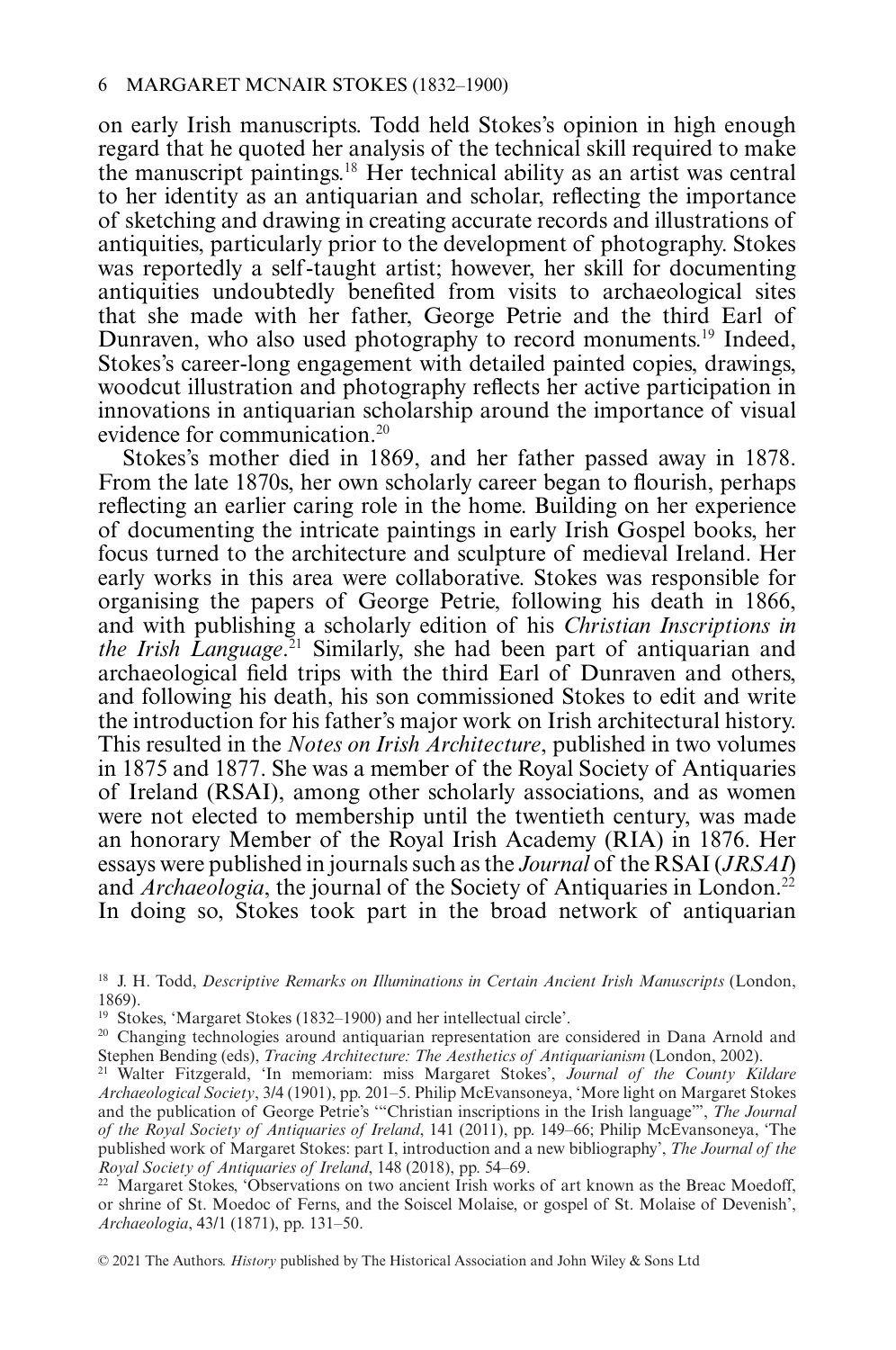societies throughout the British Isles, reflecting the contemporary culture of scholarly collaboration and cooperation.

Stokes moved from these collaborative endeavours to produce independent works of scholarship. *Early Christian Art in Ireland* (1887) was produced as a handbook for the South Kensington Museum Art Handbook series (now hosted by the Victoria and Albert Museum). This publication reflected her status as the leading authority on Irish antiquities, and was referenced by a subsequent generation of scholars on the subject, including T. J. Westropp, Henry S. Crawford,and Arthur Kingsley Porter.23 *Early Christian Art in Ireland* was largely illustrated with her own drawings and woodcuts, as well as those of leading antiquarian artists like William Wakeman who worked on the Irish Ordnance Survey and Joseph Anderson of the Scottish Society of Antiquaries, again reflecting her position within antiquarian networks. Later works on Irish art included her privately published book on the Cross of Cong (1895).

This overview of Stokes's life reflects her position in Irish intellectual life, and the social, familial and professional networks in which she was embedded. She was actively involved in the networks of scholarly societies that explicitly aimed to create a non-partisan and objective space for the consideration of the past, and yet also negotiated the increasingly complex relationships between the material remains of the past and national, religious and political identities. Like many of the Celtic Revivalists, she needed to create and articulate her own place between cultural and political nationalism. Furthermore, like many other members of the Church of Ireland, her work represents the desire for a strong sense of connection to the heritage of the early Christian and medieval church, particularly in the light of increasing alignment between Roman Catholicism, the medieval past and Irish national identity.<sup>24</sup> Moving beyond biography, however, the remainder of this article focuses on a close

<sup>&</sup>lt;sup>23</sup> Thomas Johnson Westropp was selected to complete Stokes's last work on the high crosses and published a further article on the buildings and monuments at Clonmacnoise: Margaret Stokes and T. J. Westropp, 'Notes on the high crosses of Moone, Drumcliff, Termonfechin, and Killamery', *The Transactions of the Royal Irish Academy*, 31 (1896/1901), pp. 541–78; T. J. Westropp, 'A description of the ancient buildings and crosses at Clonmacnoise, King's County', *The Journal of the Royal Society of Antiquaries of Ireland*, 37/3 (1907), pp. 277–306. Henry S. Crawford continued Stokes's project of systematically recording monumental stone crosses and moved beyond the figure panels to consider ornament: Henry S. Crawford, 'A descriptive list of the early Irish crosses', *The Journal of the Royal Society of Antiquaries of Ireland*, 37/2 (1907), pp. 187–239; Henry S. Crawford,*Irish Carved Ornament from Monuments of the Early Christian Period* (Dublin, 1926). The Harvard art historian Arthur Kingsley Porter knew Stokes's work but diverged in his interpretation of the iconography: Arthur Kingsley Porter, *The Crosses and Culture of Ireland* (New Haven, CT, 1931).

<sup>&</sup>lt;sup>24</sup> The connections between the late nineteenth-century Church of Ireland community and medieval Irish heritage are discussed in Mark Empey, Alan Ford, and Miriam Moffitt (eds), *The Church of Ireland and its Past: History, Interpretation and Identity* (Dublin, 2017). The use of the medieval past as a legitimising heritage by the Roman Catholic church is considered in Niamh NicGhabhann, 'Sermons and the performance of historiographical authority in the construction of the Roman Catholic built landscape, 1880–1890', in Raphaël Ingelbien and Susan Galavan (eds), *Figures of Authority in Nineteenth-Century Ireland* (Liverpool, 2020), pp. 118–38.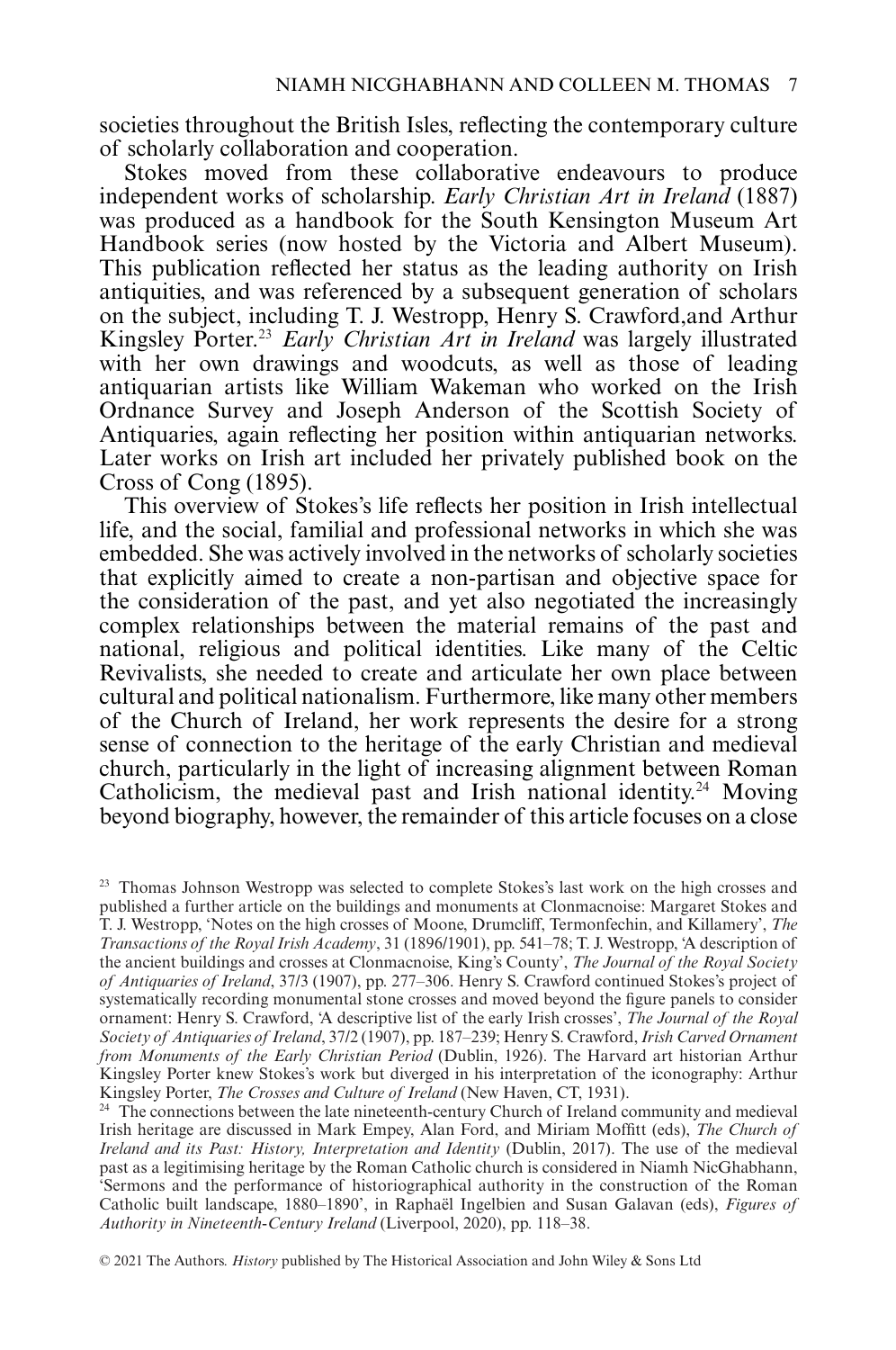analysis of the specific contributions that she made to antiquarian method and scholarship.

### $\mathbf{H}$

The monumental form of the high cross occupied the intellectual work of Margaret Stokes for the last decades of her life. Her intention had been to produce a book cataloguing the Irish high crosses and updating the visual documentation of the carvings. Regrettably, she passed away before the project was completed. Only a book on the Castledermot and Durrow crosses in 1898 and a second paper on the crosses at Moone, Drumcliff, Termonfechin and Killamary, published posthumously in 1901 and completed by her colleague T. J. Westropp, were produced.<sup>25</sup> It is through these publications that we can see the full flowering of Stokes's methodology.

Stokes asserted in the dedication to *Early Christian Architecture* (1878) that Irish antiquities had been neglected. Having been identified by many colonial Protestants as unwelcome landscape features that perpetuated superstitious Roman Catholic rituals, Irish monuments had suffered collapse, disdain and even intentional destruction in the previous centuries.<sup>26</sup> Beginning in the late eighteenth century, antiquarians including Jonas Blaymire, Mervyn Archdall, Francis Grose and Edward Ledwich made surveys of premodern buildings and other antiquities in Ireland.<sup>27</sup> As part of these projects they documented high crosses, albeit unevenly. And here their analysis of the carving was hampered by the inability of the artists making drawings of the crosses to identify the figural subjects. This was a problem Roger Stalley attributes to a bias towards classical sculptural forms and the Protestantism of Ireland's earliest antiquarian scholars who lacked familiarity with medieval iconography that they probably regarded as 'papist'.28 There remained few accurate visual records of early medieval sculpture until after the establishment of the Ordnance Survey of Ireland  $(1824-39)$ .<sup>29</sup> The Stokes family friend George Petrie, regarded as the father of Irish

<sup>25</sup> Margaret Stokes, *The High Crosses of Castledermot and Durrow* (Dublin, 1898); Margaret Stokes and T. J. Westropp, 'Notes on the high crosses', *The Transactions of the Royal Irish Academy*, 31 (1896/1901), pp. 541–78.

<sup>26</sup> John Richardson, *The Great Folly, Superstition and Idolatry of Pilgrims in Ireland: Especially of that to St. Patrick's Purgatory* (Dublin, 1927).

<sup>27</sup> Walter Harris, (ed.), *The Whole Works of Sir James Ware Concerning Ireland*, 2 vols. (Dublin, 1739); Mervyn Archdall, *Monasticon Hibernicum, or an History of the Abbies, Priories, and Other Religious Houses in Ireland*, 3 vols (London, 1786); Francis Grose and Edward Ledwich, *The Antiquities of Ireland* (London, 1791).

<sup>&</sup>lt;sup>28</sup> For example, see Thomas Wright's classicising interpretation of the figure panels in his drawing of Muirdach's Cross, Monasterboice. Thomas Wright, *Louthiana* (London, 1748); Roger Stalley, *Early Irish Sculpture and the Art of the High Crosses* (New Haven, CT, 2020), fig. 150, pp 162–5; Jane Hawkes, 'Margaret Stokes and the visual translation of early medieval monuments', *Peritia*, 30 (2020), pp. 145–75, at p. 149.

<sup>29</sup> John Andrews, *A Paper Landscape: The Ordnance Survey in Nineteenth-Century Ireland* (Dublin, 1975).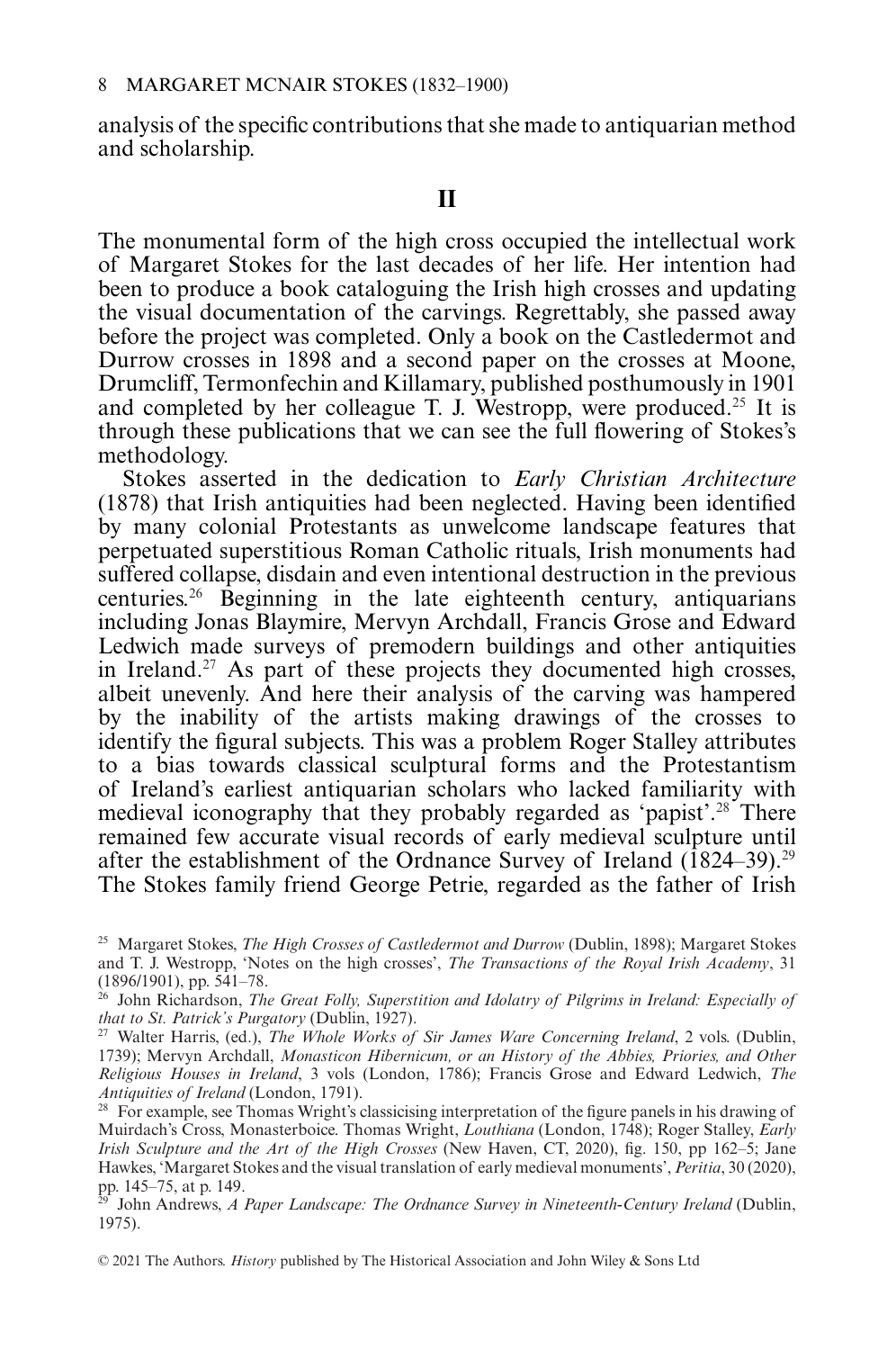archaeology, became, in 1835, the head of the topographical survey. Through Petrie's influence, particularly over two of his drawing students and draughtsmen on the survey, William F. Wakeman and George Victor Du Noyer, the team were able to develop a standardised method of representing monuments in a landscape for perspective and among people for scale. Their work advanced visual documentation of the crosses although details of the figural and ornamental panels were still limited.<sup>30</sup>

By the middle of the nineteenth century there was a growing body of visual records for individual Irish high crosses but the field lacked a comprehensive catalogue of the monuments, a void in the scholarship which Henry O'Neill (1798–1880) attempted to rectify with his 1857 publication, *The Sculptured Crosses of Ancient Ireland*. The volume depicted nine Irish crosses and details of the carved panels in lithographs made from paintings by the author. The images were at once the most accurate representations of the monuments published to that date and also constructions of an Irish past immersed in the vocabulary of the picturesque, a device which served O'Neill's political agenda.<sup>31</sup> As Williams observes, his scholarship 'emphasizes the sculptures' native origins', to promote the study and preservation of Irish medieval objects, 'particularly in the service of a developing national identity'.32 Petrie's strategy of visualising the medieval past in a landscape setting that included peasants and ruins reiterated the construct that Mitchell defined as an imperial landscape formula popular in nineteenth-century colonial views.33 O'Neill turned this genre to an Irish nationalist advantage by illustrating the crosses set among bucolic scenery and pretty peasants, coding the images with nostalgia for a medieval past where the monumental crosses were evidence of a sophisticated Irish civilisation prior to Ireland's twelfth-century colonisation by the Anglo-Normans.

To the fractious historiographic scholarship on Irish crosses, Stokes brought order and synthesis. She shared O'Neill's regard for the accomplishments of early medieval Irish sculptors and claimed the form of the ringed Irish high cross was itself an Irish invention.34 In *Early*

<sup>30</sup> William Wakeman, *Archaeological Hibernica: A Handbook of Irish Antiquities, Pagan and Christian* (Dublin, 1848), pp. 89–95; Peter Harbison, 'Wakeman's "Archaeological Hibernica"', *Irish Arts Review*, 30/2 (2013), pp. 118–21; Petra Coffey', George Victor Du Noyer 1817–1869 artist, geologist and antiquary', *The Journal of the Royal Society of Antiquaries of Ireland*, 123 (1993), pp. 102–19.

<sup>31</sup> Peter Harbison, *Henry O'Neill of the Celtic Cross* (Dublin, 2015), pp. 33–8; Colleen M. Thomas, 'Invoking the authority of the middle ages in 19th-century Ireland: the "Irish Crosses" of Earley & Powells', in Ingelbien and Galavan (eds), *Figures of Authority in Nineteenth-Century Ireland*, pp. 185– 206. Following the example of Petrie, Stokes did not mix picturesque and antiquarian illustration, keeping a firm boundary between the two forms, insisting on the role of illustration as a kind of objective visual evidence.

<sup>&</sup>lt;sup>32</sup> Maggie M. Williams, *Icons of Irishness from the Middle Ages to the Modern World* (New York, 2012), pp. 37–43, at pp. 39, 42.

<sup>33</sup> W. J. T. Mitchell, 'Imperial landscape', in W. J. T. Mitchell (ed.), *Landscape and Power* (Chicago, 2002), pp. 5–34.

<sup>34</sup> Stokes, *Early Christian Art*, II, p. 17; Helen M. Roe, 'The Irish high cross: morphology and iconography', *The Journal of the Royal Society of Antiquaries of Ireland*, 95/2 (1965), pp. 213–26; Stokes, *The High Crosses of Castledermot and Durrow* (Dublin, 1898), p. I; On the form of the high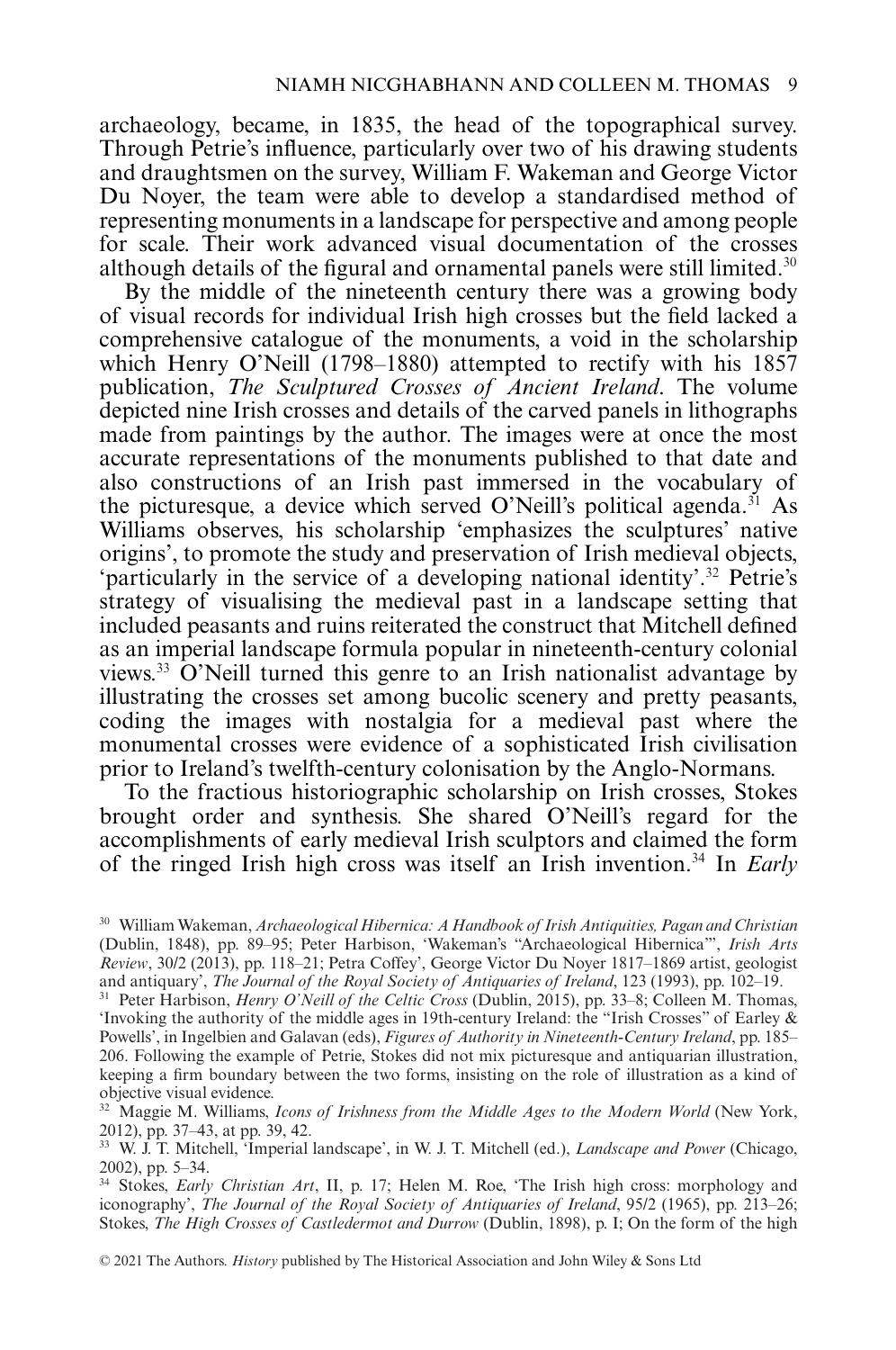*Christian Art in Ireland* (1887) Stokes bristled at the misapplication of the term Celtic to early Christian material made in Ireland, a term that amalgamated several early medieval cultures, and instead preferred to identify the style as singularly Irish. While O'Neill argued that the crosses had value based on their cultural significance in Ireland, Stokes positioned the Irish monuments as culturally relevant in relation to the European canon. She used *Early Christian Art in Ireland* to lay out the case for the primacy of Irish art within the development of Christian visual culture. Through a lens of linear development where innovation emanated from a cultural centre to the periphery, Stokes suggested that Ireland, as Europe's westernmost isle, was the last to receive Christian art forms originating on the continent. Following on from this insight, Stokes argued that Irish art's significance lay in how it offered 'the only tangible and trustworthy authority for information concerning primitive culture periods elsewhere'.35 Ireland, by virtue of its provincial location, had preserved examples of early medieval art that had disappeared from regions which were Christianised earlier than Ireland.

Nowhere was this more evident to Stokes than in the monumental stone crosses. At the time *Early Christian Art in Ireland* appeared, fortyfive sculptured crosses were documented in Ireland, a significant addition to O'Neill's earlier nine and a reflection of the growing rediscovery and reconstruction of the monuments.<sup>36</sup> In her analysis for carved stones, Stokes built on a chronological framework proposed in the Petrie's *Inscriptions*' 'Concluding Notes', a section in fact attributed to Stokes herself.<sup>37</sup> Its relative chronology for assigning dates to Irish crosses was linked to the development of lettering inscribed on medieval stones across Europe. Comparison between crosses carved on Irish slabs and those rendered in late antique and early medieval Italy led Stokes to conclude that Greek- and Latin-style cross forms had been imported into Ireland at an early date.38 By the tenth century, these forms had developed into what was termed the Irish cross with its familiar ringed head (See Figures 1) and 2 for examples). The chronology proposed by Stokes placed the most sophisticated sculpted crosses in the ninth and tenth centuries and supported the view that before the twelfth century, Irish culture had reached a pinnacle, synthesising comparative archaeological analysis with nationalist interpretations of the monuments.

Stokes recognised that to facilitate comparison between figure sculpture on the Irish cross panels and continental prototypes, as much

cross see H. Richardson, 'The concept of the high cross', in P. N. Chathain and M. Richter (eds), *Ireland and Europe: The Early Church* (Stuttgart, 1984), pp. 127–34; Martin Werner, 'On the origin of the form of the Irish high cross', *Gesta*, 29/1 (1990), pp. 98–110; Stalley, *Early Irish Sculpture*, pp. 9–21.

<sup>35</sup> Stokes, *Early Christian Art in Ireland* (2 vols; London, 1887), I, p. 3.

<sup>36</sup> Ibid., II, p. 8.

<sup>37</sup> Stokes, 'Concluding Notices', in George Petrie*, '*Christian Inscriptions', pp. 133–41; Stokes, *Early Christian Art in Ireland*, II, pp. 1–6.

<sup>38</sup> Ibid., II, p. 5.

<sup>© 2021</sup> The Authors. *History* published by The Historical Association and John Wiley & Sons Ltd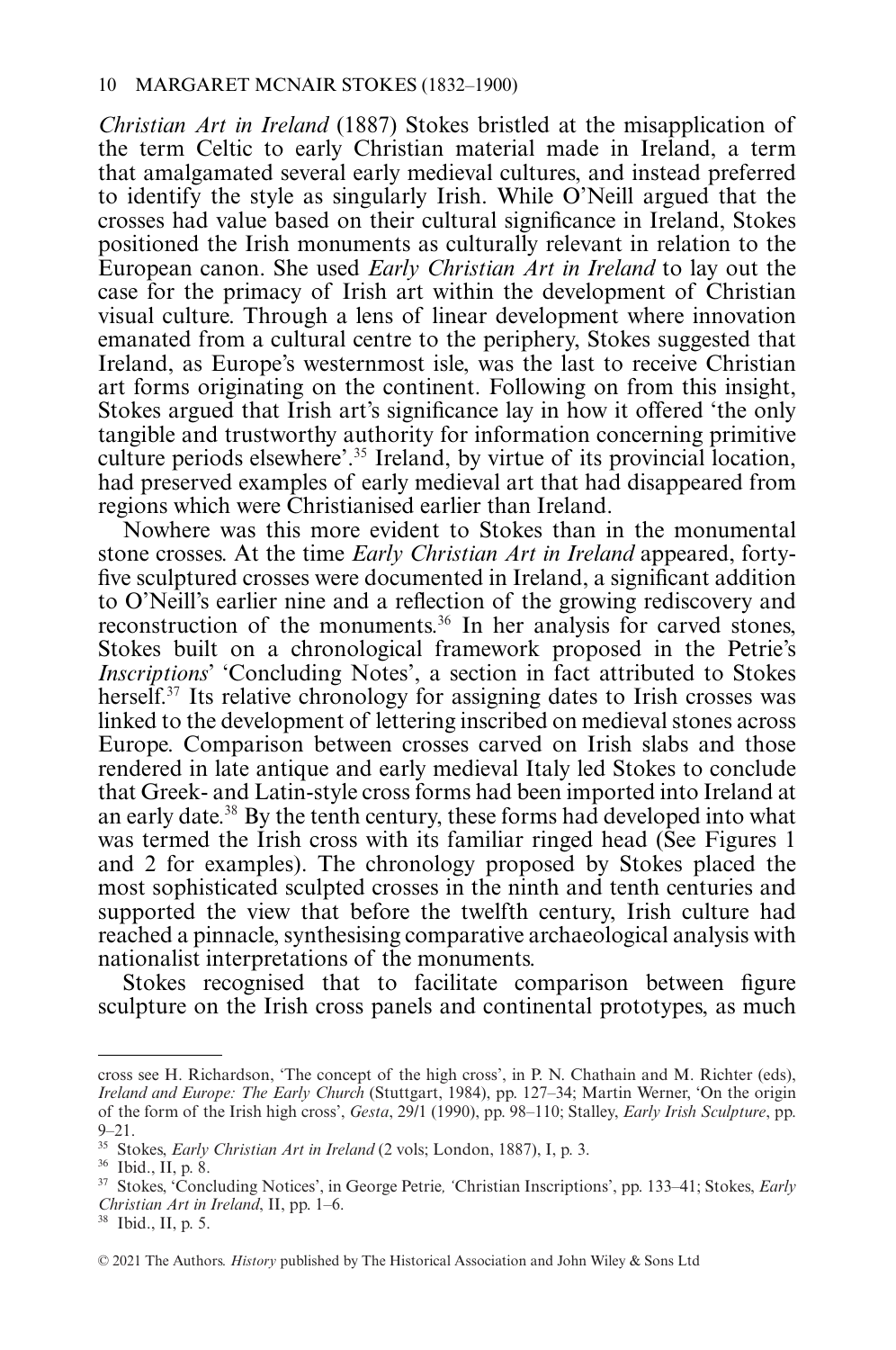

**Figure 1** Drumcliff Cross, platinotype photograph retouched with overpainting by Stokes. By permission of the Royal Irish Academy © RIA. [Colour figure can be viewed at wileyonlinelibrary.com]

for the benefit of 'foreign antiquaries' as for Irish scholars, it was necessary to circulate 'faithful illustrations' of the panels.39 Underlying her motivation to share images of Irish sculpture was Stokes's conviction that iconographic analysis or the theory of 'image writing' advanced by French archaeologist Adolfe-Napoléon Didron was the best interpretive device available for Christian imagery.40 Here we can assume that she was influenced by having served as editor of the English translation of Didron's book on Christian iconography that had given her intimate

<sup>39</sup> Stokes, *The High Crosses of Castledermot and Durrow*, p. ii.

<sup>40</sup> Adolfe-Napoléon Didron completed by Margaret Stokes, *Christian Iconography: The History of Christian Art in the Middle Ages*, trans. E. J. Millington (2 vols; London, 1886).

<sup>© 2021</sup> The Authors. *History* published by The Historical Association and John Wiley & Sons Ltd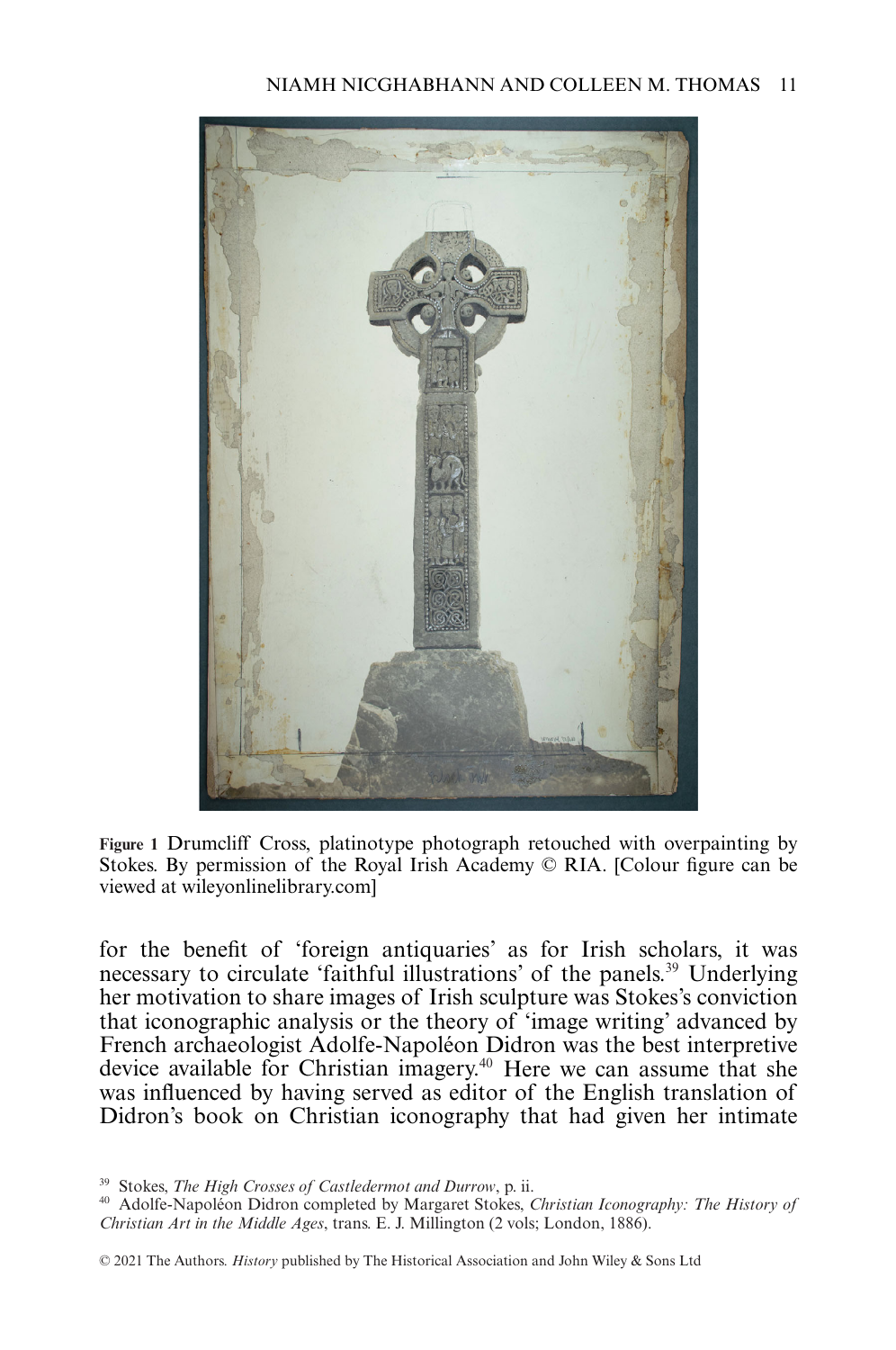#### 12 MARGARET MCNAIR STOKES (1832–1900)



**Figure 2** Moone Cross, original platinotype photograph by Stokes, unretouched. By permission of the Royal Irish Academy © RIA. [Colour figure can be viewed at wileyonlinelibrary.com]

access to his ideas. Successful identification of the same subjects in Irish and continental art confirmed her theory that Irish sculpture preserved an important corpus of Christian iconography produced before the twelfth century. Motivated by a desire to make the most accurate images possible, Stokes established a 'systematic method of interpretation', using drawings substantiated by rubbings and reproduced as engravings as in *Early Christian Art in Ireland*. <sup>41</sup> Through these visual records, Stokes expected that her interpretation of the value of Irish monuments would be recognised, that they would be 'allowed to tell their own tale and add their quota to the history of the Past'.42 Accurate visual records were thus the critical tools that fed Stokes's discourse.

 $41$  Ibid, I, p. iii.

<sup>42</sup> RIA, Stokes 12L26, (12), cited in Jane Hawkes, 'Margaret Stokes and the visual translation of early medieval monuments', *Peritia*, 30 (2020), pp. 145–75, at p. 166.

<sup>© 2021</sup> The Authors. *History* published by The Historical Association and John Wiley & Sons Ltd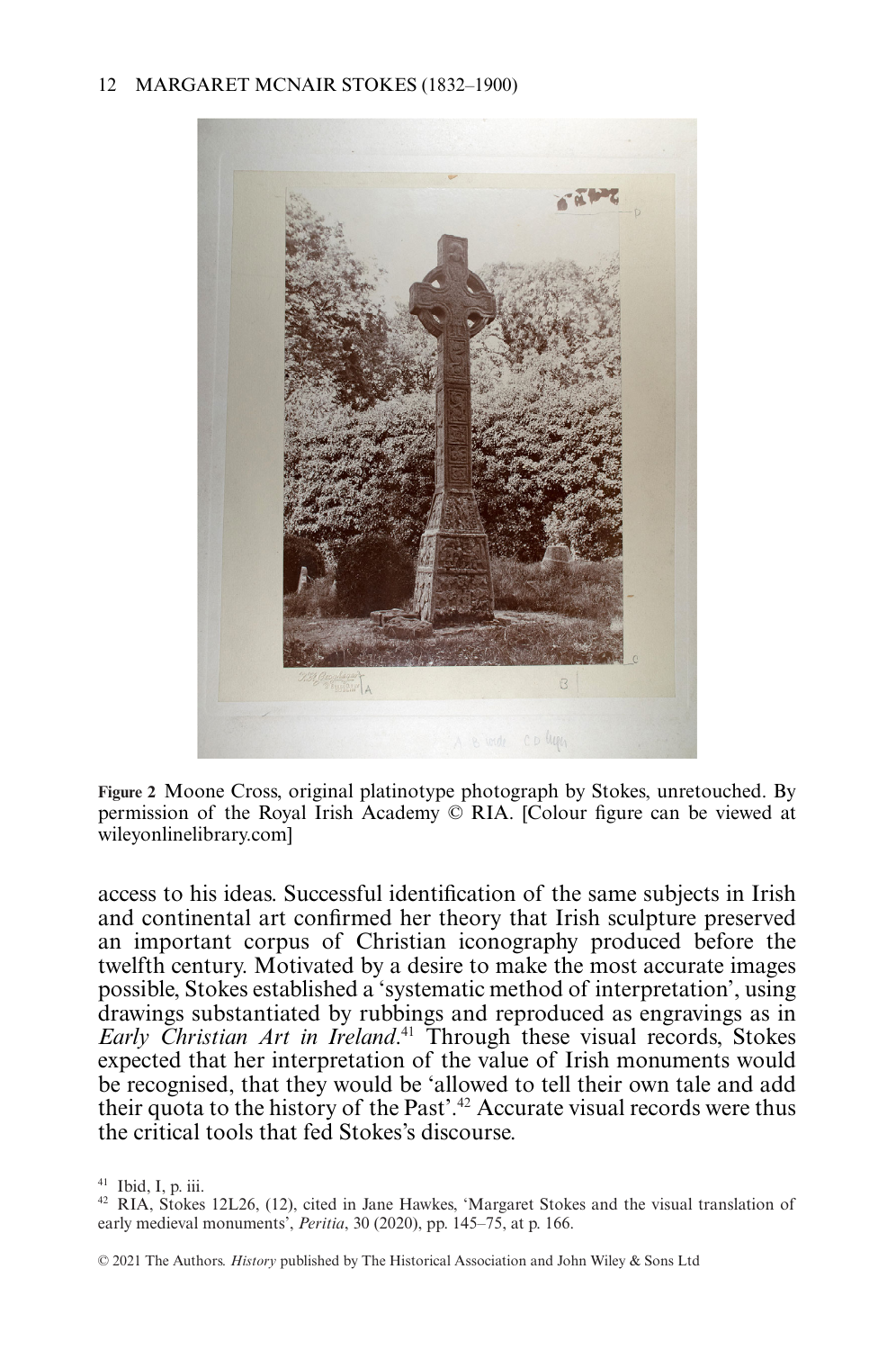Recent scholarship by Jane Hawkes situates Stokes's drawings of monumental stones in the historical context for the visual paradigms of antiquarianism, comparing her work to that of other antiquarians and recognising her techniques as advances on established standards.<sup>43</sup> It was through her engagement with photography, enhanced by her own overpainting, beginning in the 1890s, that Stokes began to achieve the faithful images she required. The technique was fundamental to her project to record all of Ireland's high crosses, which resulted in the 1898 and 1901 publications on Irish monuments. Her practice can equally be seen to be embedded in the photographic survey movement that arose in Britain from the late 1880s.44 Driven by an impetus to document the past before evidence of it disappeared, volunteers formed photography societies with the aim of documenting antiquities.45 The RSAI commissioned its own project in the 1890s.<sup>46</sup> The perceived advantage of photography was its objectivity. As the curator of the RSAI survey noted, photography 'holds the mirror up to nature, and is therefore most useful in giving an accurate and enduring record'.47 Stokes, a member of the RSAI, could not have more clearly articulated her own goals for the visual documentation of Irish antiquities.

For Stokes photography also became an important interpretative tool; she took control of the medium and manipulated it so that the images would support her analysis.<sup>48</sup> She told the RIA Publications Committee how her paintings were 'worked on a certain foundation – that foundation being a platinotype print from a certain negative. The faintest indications of design discoverable in this negative are brought out by [her] brush'.49 A relatively inexpensive process favoured by photographic societies, platinotypes produced matte, tonal prints that reduced the ill effects of poor lighting on bas-relief sculpture and brought clarity to carved lines.

<sup>47</sup> Robinson, 'Notes on the photographic survey', p. 297.

<sup>49</sup> Dublin: Royal Irish Academy/MS 12 L 36.

<sup>43</sup> Hawkes, 'Margaret Stokes and the visual translation of early medieval monuments'.

<sup>44</sup> Elizabeth Edwards, 'Photography and the material performance of the past', in Jennifer Tucker (ed.), *Photography and Historical Interpretation*, special issue of *History and Theory*, 48/4 (2009), pp. 130–50.

<sup>45</sup> Venda Louise Pollock, 'Dislocated narratives and sites of memory: amateur photographic surveys in Britain 1889–1897', *Visual Culture in Britain*, 10/1 (2009), pp. 1–26.

<sup>46</sup> John L. Robinson, 'Notes on the photographic survey', *The Journal of the Royal Society of Antiquaries of Ireland*, 3/3 (1893), pp. 295–97; Peter James, 'Evolution of the photographic record and survey movement, c. 1890–1910', *History of Photography*, 12/3 (1988), pp. 205–18; Elizabeth Edwards, Peter James and Martin Barnes, *A Record of England: Sir Benjamin Stone and The National Photographic Record Association 1897–1910* (London, 2006).

<sup>48</sup> Marie Bourke, 'Margaret Stokes (1832–1900): antiquarian, artist, writer – pioneer', *'Prodigies of learning': Academy Women in the Nineteenth Century*, Royal Irish Academy (2018), *<*https://soundcloud.com/the-royal-irish-academy/margaret-stokes?in=the-royal-irishacademy/sets/prodigies-of -learning-academy*>* [accessed 22 May 2020]. Margaret Denny, 'Catharine Weed Barnes Ward: advocate for Victorian women photographers', *History of Photography*, 36/2 (2012), pp. 156–71; Carol Mavor, *Becoming: The Photographs of Clementina, Viscountess Hawarden* (Durham, NC, 1999); Carol Armstrong, 'From Clementina to Käsebier: the photographic attainment of the "Lady Amateur"', *October*, 91 (2000), pp. 101–39.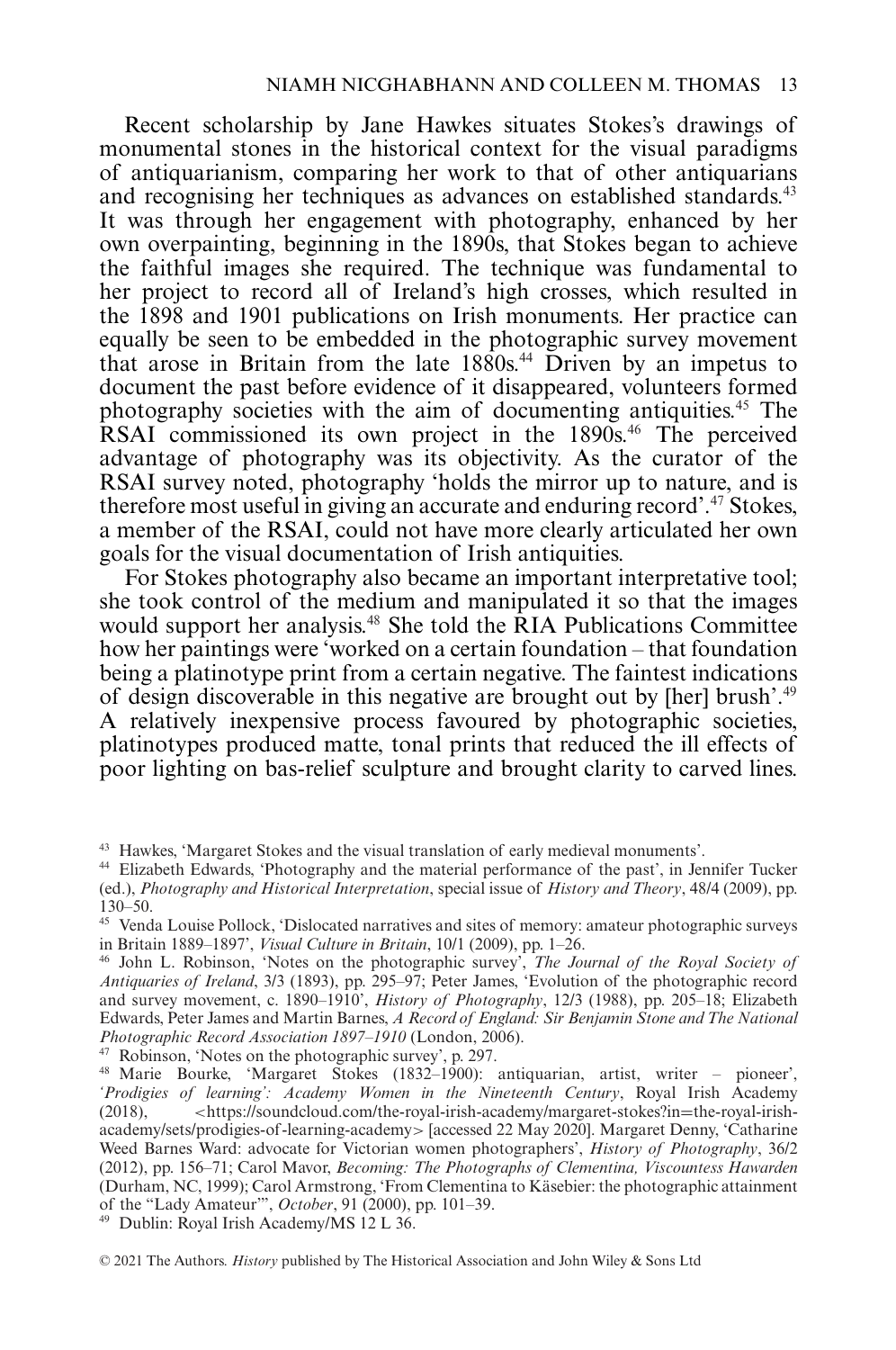After printing, Stokes used the rubbings she took of the sculptures on site as the basis for painted highlights which she added to the photographs.<sup>50</sup>

It was through this careful process that she was able to offer a confident reinterpretation of the third panel from the top of the stem on the cross at Drumcliff, Co. Sligo, as the Presentation of Christ in the Temple, as opposed to O'Neill's earlier description of the scene as the seizing of Christ in the Garden of Gethsemane (Figure 1). Stokes's textual description reflected the importance of her close visual analysis: 'careful rubbings and study of the subject show the outline of a child's form in the arms of the aged and bearded man who forms the central figure of the group, and the action of the hand outstretched by the figure to his left, is rather that of caressing and supporting than seizing'.<sup>51</sup> Through this new identification, the interpretation of the emotional character of the panel was entirely changed with implications for the rest of the iconographic programme.

Accurate identification of the subjects on Irish sculpture also served to further Stokes's positioning of the monuments as proxies for lost continental art. As she discussed for the panel representing David in the Lion's Den on the Moone cross, Co. Kildare:

Though a very common symbol of triumph over suffering in the early ages of the Church in Italy, is said to be very rarely seen in art, between the eighth and the sixteenth century. Therefore, the constant occurrence of this subject in Irish sculpture of the intermediate centuries – say from  $800$  to  $1200$ is all the more important as forming a link in the history of iconography [Figure  $2$ ].<sup>52</sup>

Analysis of the sculptures as art rather than as archaeological specimens proved to be an effective tool for Stokes. Her object after all was 'not to present a guide to the antiquities of Ireland, but rather to indicate how these antiquities should be approached'.<sup>53</sup> The methodology Stokes developed was a lengthy and measured process in which carefully curated photos of high cross sculpture were not only documentary records, they were a means of interpretation, and they acted as a visual discourse to complement her textual analysis.

#### Ш

In her assessment of the polarised interpretations of the Irish past during the late eighteenth and early nineteenth centuries, Clare O'Halloran has written that historical 'works which signalled the claim of a great

<sup>&</sup>lt;sup>50</sup> Jenifer Ní Ghrádaigh, 'Authorship denied: Margaret Stokes, Rev. James Graves and the publication of Petrie's *Christian Inscriptions*', *Journal of the Royal Society of Antiquaries of Ireland*, 138 (2008), pp. 134–44, at p. 136.

<sup>51</sup> Margaret Stokes and T. J. Westropp, 'Notes on the high crosses', *Transactions of the Royal Irish Academy*, 31 (1896/1901), pp. 541–78, at p. 557.

<sup>52</sup> Ibid., p. 547.

<sup>53</sup> Stokes, *Early Christian Art in Ireland*, p. 6.

<sup>© 2021</sup> The Authors. *History* published by The Historical Association and John Wiley & Sons Ltd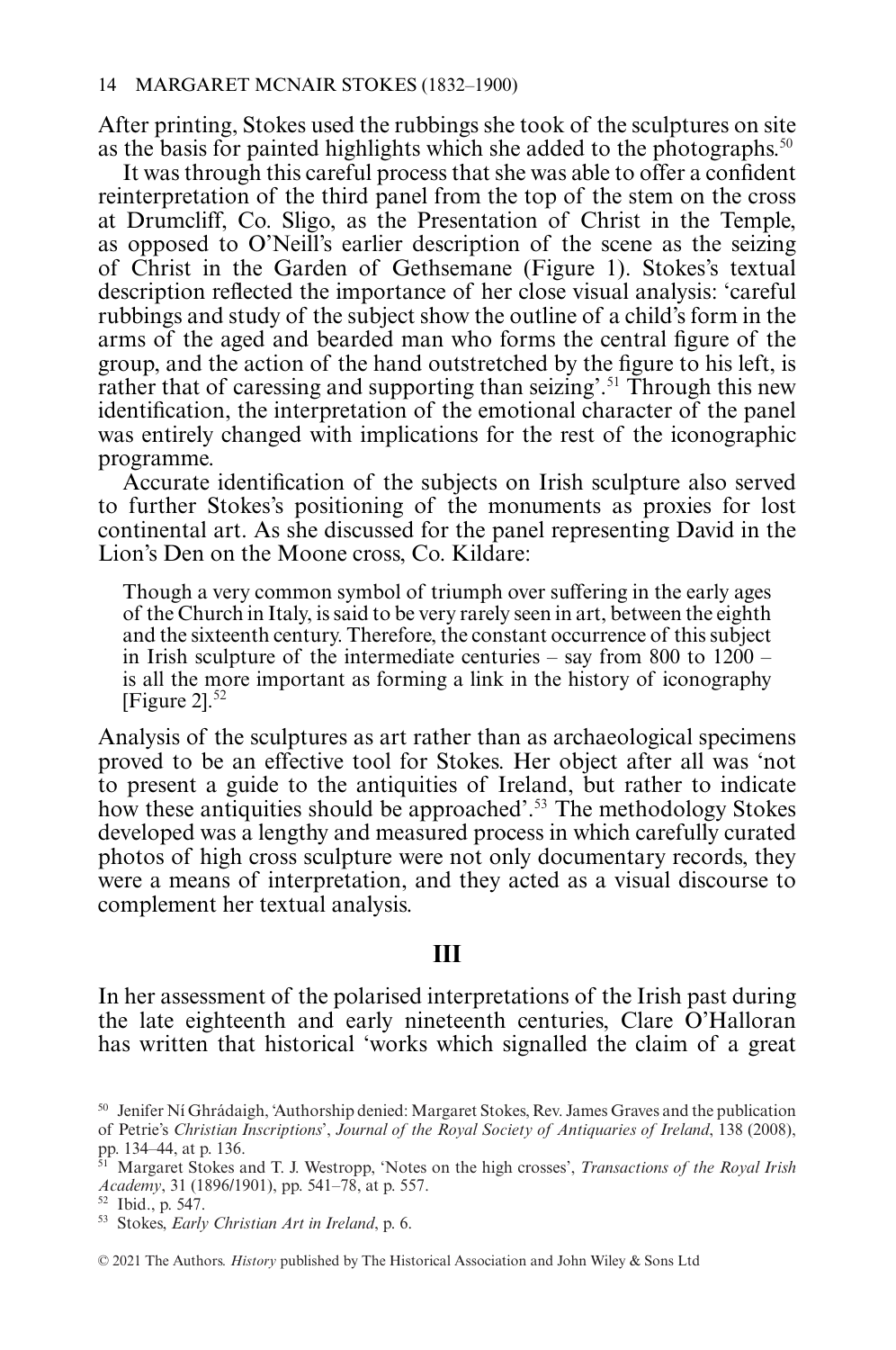pre-colonial golden era were understood as signalling a pro-Catholic stance, whereas sceptics of the claim were taken as opponents of the relaxation of the penal laws'.<sup>54</sup> This statement reflects the extent to which the interpretation of Irish history was closely linked to contemporary Irish politics, and the legitimacy of English conquests, plantations and legislative power in Ireland. Typified by the works of Petrie and others, scholars from the mid-nineteenth century onwards aimed to distance themselves from these conflicted and often sectarian historiographical traditions.

However, despite an increasing attention to ideas of objectivity and archaeological science, antiquarian practices remained embedded within ideas of national identity. These pervasive concepts of ethnic, 'racial' and national difference deeply informed the organisation and framing of culture and heritage.55 In this context, cultural distinctiveness and unique achievements were viewed as indicating specific social characteristics and national attributes. Reflecting her position within Irish antiquarian circles and networks, Stokes was asked by the fourth Earl of Dunraven to work with his late father's materials on early Irish architecture, marshalling his significant collection of photographs, plans and commentary notes into two volumes published in 1885 and 1887 respectively. Stokes describes her contribution to the main body of the text as adding descriptions to some of the ruins in accordance with the wishes of Dunraven himself, but emphasised her role as editor rather than author. Despite this, however, her introductory essay to the first volume of *Notes on Irish Architecture* proposed a very distinct, politicised narrative around the origins, development and decline of Irish early Christian and medieval art and architecture. As in many contemporary antiquarian and art historical accounts, the boundary points between art historical or aesthetic periods employed by Stokes in her introductory essay were linked to broader historical and often political narratives, with specific incidents being framed as providing a turning point from one artistic epoch to the next. Throughout Stokes's survey texts, architectural and artistic periodisation was mapped on to political periodisation.

Irish antiquarians and historians were especially interested in contemporary developments in periodisation. The Wildes visited Copenhagen in 1859 to examine the use of Thomsen and Worsaae's 'Three Ages' system of archaeology, which proposed the Stone, Bronze and Iron Ages.56 As Katherine Wheeler has written, themes of periodisation, historical authority, language and ethnography pervade Victorian architectural historiography in particular. She cites James Fergusson's assertion that 'architecture is in all instances as correct a test of race as

<sup>54</sup> Clare O'Halloran, *Golden Ages and Barbarous Nations: Antiquarian Debate and Cultural Politics in Ireland, c. 1750–1800* (Cork, 2004), p. 5.

<sup>55</sup> Sadiah Qureshi, *Peoples on Parade: Exhibitions, Empire, and Anthropology in Nineteenth-Century Britain* (Chicago, 2011).

<sup>56</sup> Michael Ryan, 'Sir William Wilde and Irish antiquities', in Eiléan Ní Chuilleanáin (ed.), *The Wilde Legacy* (Dublin, 2003), pp. 69–84, at p. 76.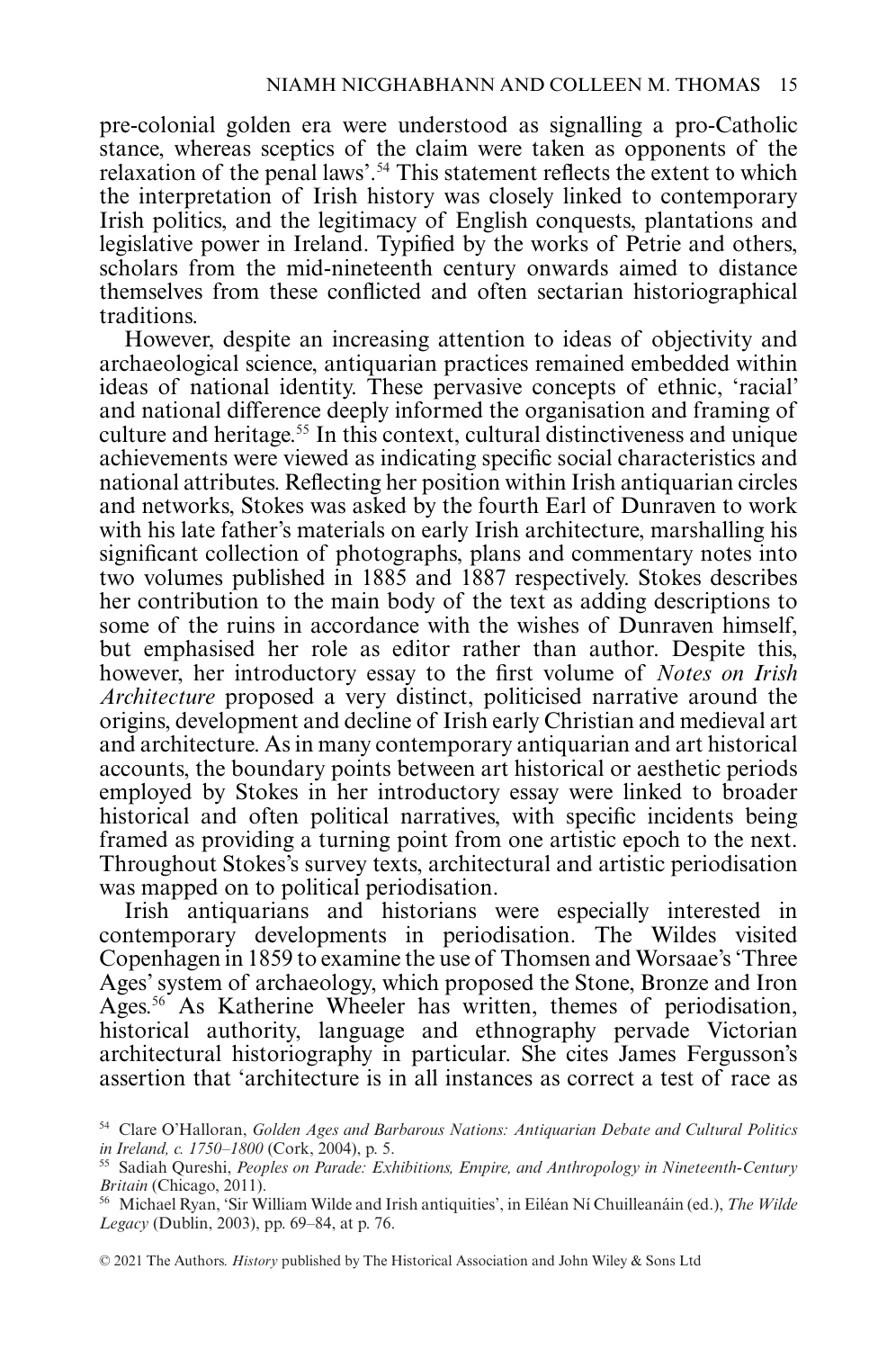language'.57 In an Irish context, the question of stages of development and periodisation in relation to early Christian and medieval architecture had been highly distorted, for example in claims made for round towers, as evidence of a highly sophisticated pre-Christian culture, or alternately, as evidence of connections with ancient Phoenician or Hindu culture.58 While O'Halloran and others have focused on the politicisation of earlier historiographical practices, an analysis of Stokes's contribution to the field reflects the continuation of these frameworks of ethnic distinctiveness, relative systems of value and politicised periodisation.

The developmental narrative highlighted by Stokes in *Notes on Irish Architecture* focused on Irish buildings before and after the arrival of the Anglo-Normans. It is, of course, not unusual that such a seismic event would precipitate cultural change, and it had been used as an historiographical device in defining specific periods by other scholars, including Louisa Beaufort and Petrie in their earlier histories of Irish architecture.59 However, by the late nineteenth century this break was described in an explicitly political framework, with the Anglo-Norman invasion deemed catastrophic, and far more damaging, to what was viewed as a 'native' or 'pure' Irish culture than the influence of the Vikings, church reforms or the presence of European monastic orders.

The preface to *Notes* provided by Windham Thomas Wyndham-Quin, the fourth Earl of Dunraven located the book firmly within a conflicted historiographical context. While the fourth Earl was not involved in antiquarian work himself, he provided some valuable insight into his father's motivations and antiquarian approach in his preface. In describing the motivations for compiling the materials for the volume, the fourth Earl explained that his father wanted to 'vindicate the character of the ancient and medieval Irish' and to substantiate 'their claim of having attained unassisted to a degree of culture that would favourably compare with the contemporaneous condition of other European nations', but that he 'did not admire that school of patriots who teach a people to sustain their self -respect by dreaming of ancestral glories'.60 Echoing Stokes's narrative of Ireland as a repository of lost continental art between 800

<sup>57</sup> Katherine Wheeler, *Victorian Perceptions of Renaissance Architecture* (Abingdon, 2016), p. 9.

<sup>58</sup> The work of Henry O'Brien on the history of the round tower in particular was dismissed by many antiquarians due to his adherence to earlier modes of discourse, and his exaggerated claims for Irish cultural influence. Joep Leerssen, *Remembrance and Imagination: Patterns in the Historical Representation of Ireland in the Nineteenth Century* (Cork, 1996), pp. 108–56 and in Roger Stalley, 'Sex, symbol and myth: some observations on the Irish round towers', in Colum Hourihane (ed.), *From Ireland Coming: Irish Art from the Early Christian to the Late Gothic Period and its European Context* (Princeton, 2001), pp. 27–48; Bernd Roling, 'Phoenician Ireland: Charles Vallencey (1725– 1812) and the Oriental roots of Celtic culture', in Karl A. E. Enenkel and Konrad Adriaan Ottenheym (eds), *The Quest for an Appropriate Past in Literature, Art, and Architecture* (Leiden, 2018), pp. 750–70.

<sup>59</sup> Louisa Catherine Beaufort, 'An essay upon the state of architecture and antiquities previous to the landing of the Anglo-Normans in Ireland', *Transactions of the Royal Irish Academy* (1828); George Petrie, *The Ecclesiastical Architecture of Ireland, Anterior to the Anglo-Norman Invasion* (Dublin, 1845), pp. 102–242.

<sup>60</sup> Edwin, third Earl of Dunraven and Margaret Stokes, *Notes on Irish Architecture*, I (London, 1875), p. xiii.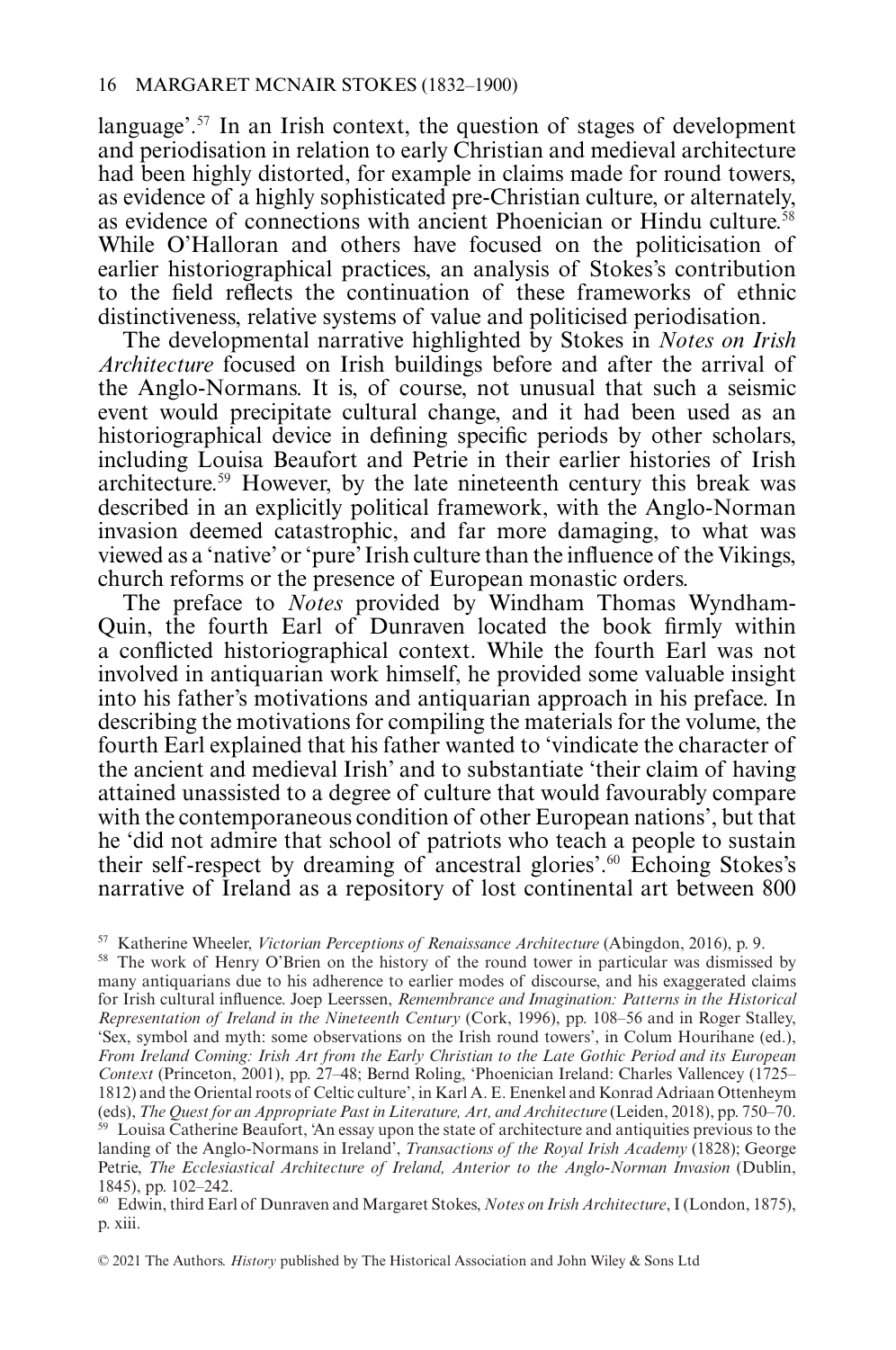and 1200, he wrote that 'while the rest of Europe slumbered heavily, steeped in the uneasy sleep of ignorance … as early as the sixth century the Irish nation showed symptoms of a vigorous individual life'. This enabled Ireland 'to originate and foster to a considerable degree of perfection a distinctively national form of architecture'.61 It is telling that the fourth Earl felt it necessary to dedicate so much of the preface to a positioning of his father's place within historiographical politics, distancing him from the work of discredited antiquarian figures and countering the claims of Irish barbarism. It also provides a valuable insight into the perspectives and attitudes of this antiquarian circle, and would have framed the tours and expeditions in which Stokes took part.

In her introductory essay to the first volume of *Notes*, Stokes built on and extended Dunraven's interpretation of Irish architectural history, foregrounding a more explicitly political framework. She described the 'special interest' attached to the study of Irish ecclesiastical architecture 'before it ceased to be essentially Irish' as being linked to the fact that 'owing to various circumstances, the remains of a great number of monuments belonging to the period between the sixth and twelfth centuries of the Christian era have survived, untouched by the hand either of the restorer or of the destroyer'.62 For Stokes, this allowed the scholar to 'trace the gradual development from an early and rude beginning to a very beautiful result; the dove-tailing, as it were, of one style into another, till an Irish form of Romanesque grew into perfection'.<sup>63</sup>

Stokes posited a view of Irish architectural history throughout both volumes of *Notes* which was based on an identifiable 'native' culture that was irrevocably damaged by the Anglo-Norman influence in Ireland. This narrative did not preclude her tracing the impact of prior external influences. For example, she compared the Irish round towers with belfries and campaniles in Ravenna, Pisa, Switzerland and France, and also positioned the Irish Romanesque within the context of the same style  $\frac{1}{4}$  across Europe more generally.<sup> $64$ </sup> Stokes viewed these external influences as positive, and as reflective of the kind of 'native hybridity' that she identified and valued in the sculpted crosses.

This narrative continued in her concluding essay on the Irish Romanesque in the second volume of *Notes on Irish Architecture*. Here Stokes described these external cultural influences as widening the 'local and native customs and manners', and that such gradual changes did not 'kill or crush out the native life'.<sup>65</sup> According to Stokes, these changes instead sought to 'harmonize and blend' rather than to disrupt: 'preserving to Irish art the dignity of individuality, with that delicacy of conception and treatment which belongs to her national genius,

<sup>61</sup> Ibid., p. xiii–xiv.

<sup>62</sup> Ibid., p. xvii.

<sup>63</sup> Ibid.

<sup>64</sup> Margaret Stokes, *Notes on Irish Architecture*, II (London, 1877), pp. 157–8, 189.

<sup>65</sup> Ibid., p. 202.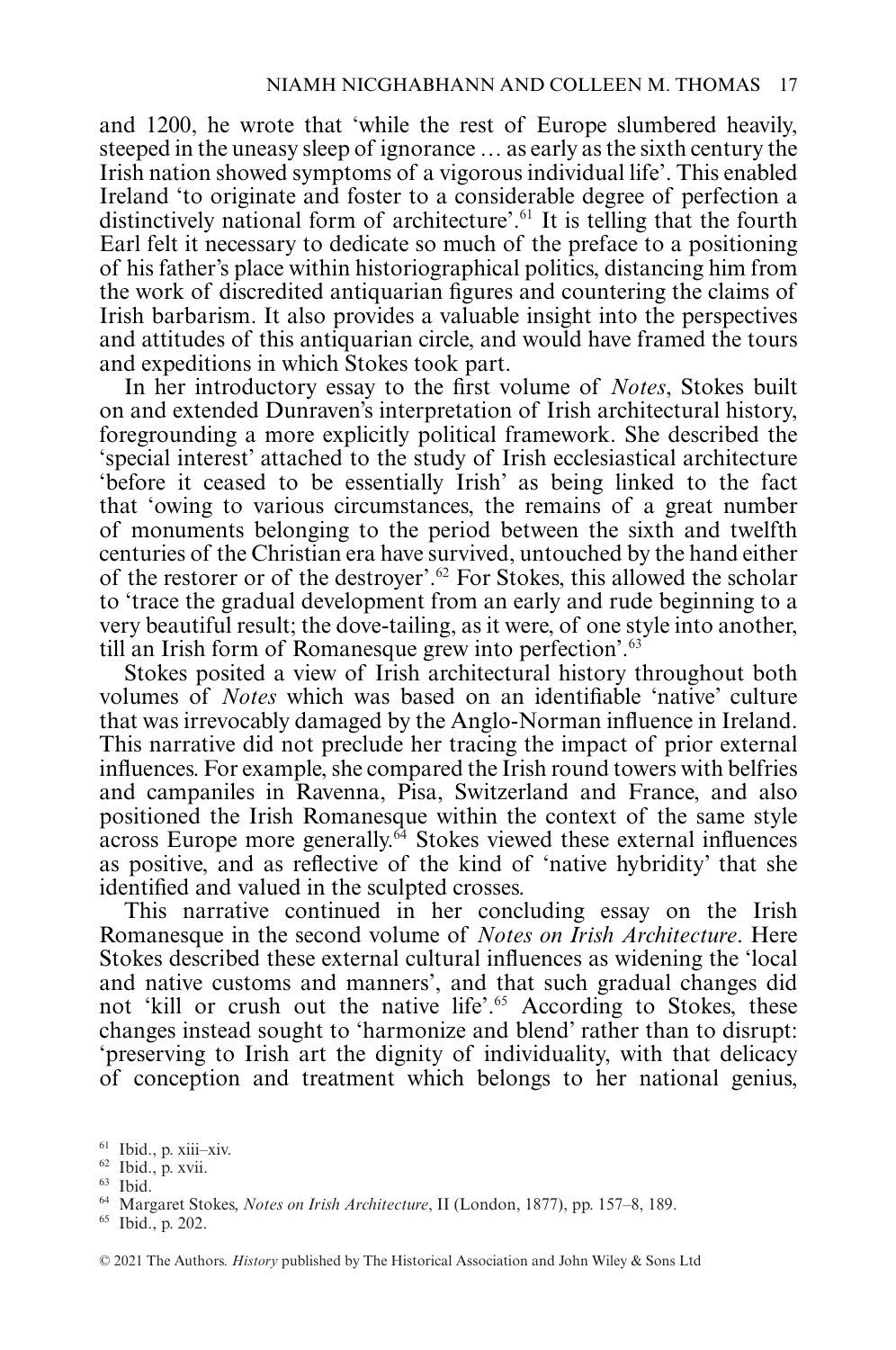but enlarging its forms and multiplying its beauties of detail by the introduction of external and foreign elements'.<sup>66</sup> The political upheavals precipitated by the Anglo-Norman arrival, by contrast, Stokes saw as heralding the 'death of native art', and since that time 'no work of purely Celtic art, whether in illumination of the sacred writings, or in gold, or bronze, or stone, was wrought by Irish hands after that century'.<sup> $67$ </sup> From this point, she argued, Ireland's artistic 'language, once so subtle and refined, seems to lose its grammatical conscience, and her true national life to sink into the sleep of death'.<sup>68</sup>

These framing essays set out Stokes's view on true or native 'Irish' architecture and its inextricable links to a state of political independence. She repeatedly referred to the arrival of the Anglo-Normans in the twelfth century as the breaking-point for this vision of national culture and the arrest of a vibrant national tradition, by contrast asserting that the time just prior 'the period at which this art touched its highest point'.<sup>69</sup> Although she did frame the idea of an Irish Romanesque style within a broader European framework, this was qualified with the comment that 'when the Romanesque wave reached our shore, there was already a style of architecture here which had attained to very noble results', and therefore should be considered a particularly 'Irish Romanesque'.70

#### IV

Stokes included her essay from *Notes on Irish Architecture* as an introduction to her volume on early Christian architecture in 1878, and its impact can be traced in several directions. A long review of her book on early Christian architecture published in 1884 in *The Irish Monthly*, an Irish Jesuit journal, foregrounded the link between a unique national culture and the political life of the nation, reinforcing Stokes's identification of the 'fatal arrest' of a national architectural style.<sup>71</sup> Stokes's publications were cited in the bibliography of Sophie Bryant's (1850–1922) popular history book *Celtic Ireland*, published in 1889, and the influence of her narrative is evident. So, for example in her section on Celtic art, she asserted 'up to the middle of the twelfth century there is development, resulting in work of rare beauty. Soon afterwards, production almost ceases; the land is no longer a place for beautiful things to be made in it'.72

*Celtic Ireland* was favourably reviewed by Henry Stuart Fagan in *Academy* magazine in 1889. Fagan, who was sympathetic to Irish home

<sup>69</sup> *Notes*, I, p. xxvi.

 $66$  Ibid.

<sup>67</sup> Ibid., p. 203.

<sup>68</sup> Ibid. Stokes's use of a linguistic metaphor here may reflect her familiarity with her brother Whitley's work on comparative philology and Celtic languages.

<sup>70</sup> Ibid., p. xxvi.

<sup>71</sup> 'Miss Stokes on early Irish ecclesiastical architecture', *Irish Monthly*, 12/138 (1884), pp. 624–36, at p. 624.

<sup>72</sup> Sophie Bryant, *Celtic Ireland* (London, 1889), p. 178.

<sup>© 2021</sup> The Authors. *History* published by The Historical Association and John Wiley & Sons Ltd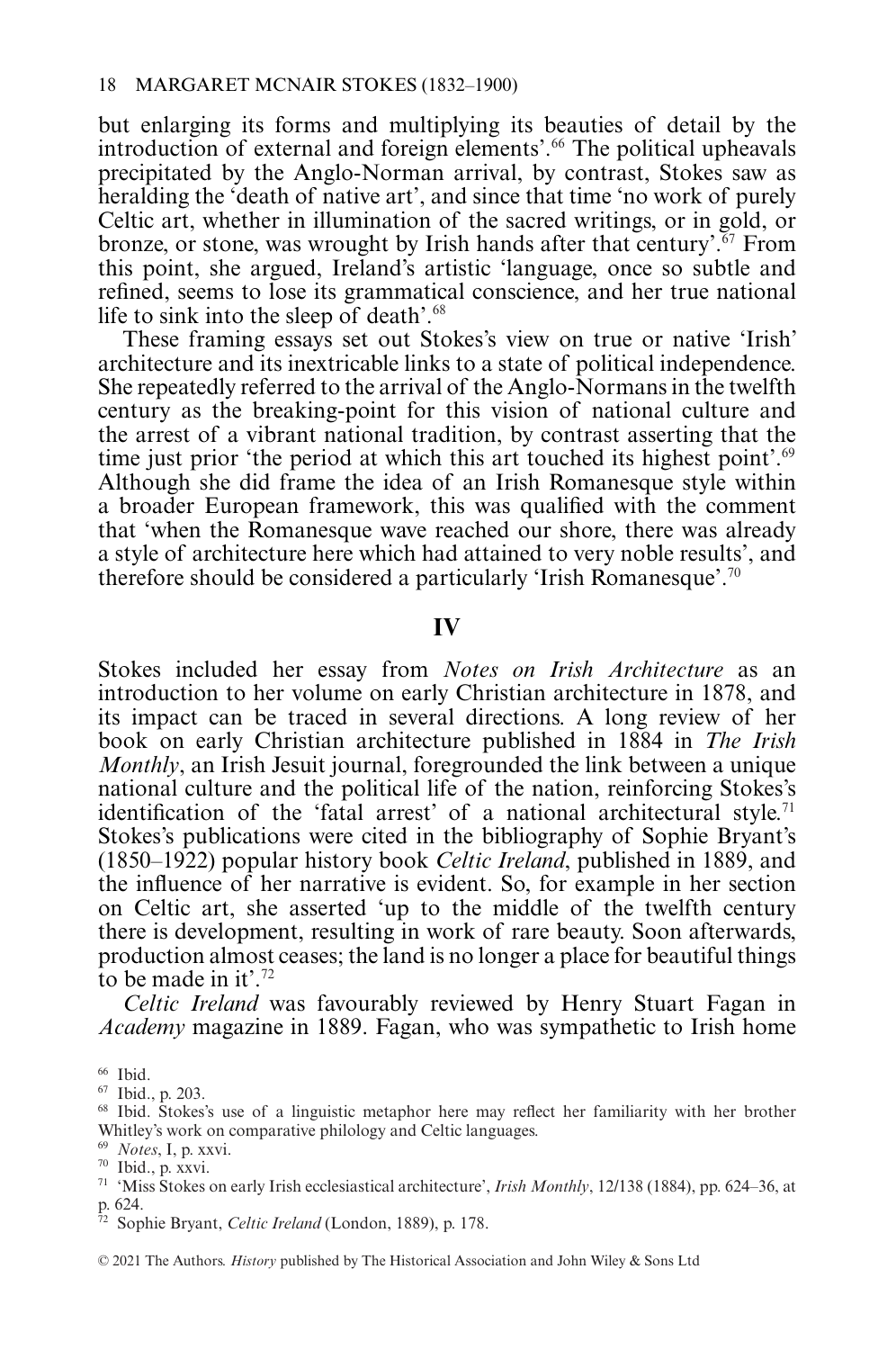rule and Irish cultural nationalism, pitched Bryant's book as a response to the representation of Irish history within the works of figures like James Anthony Froude. According to Fagan, Froude's position can be summarised as viewing the Irish as 'semi-savages … with no culture, save a little music', against which Bryant draws a broad picture of a people which had 'preserved the consciousness of a home-grown culture, from which they were wrenched, and to which, under happier conditions, they may hope to revert'.73 Fagan's review reflects the extent to which the antiquarian narratives were continually mapped on to contemporary political discourse. Indeed, contemporary political issues were to the fore in this review, with Fagan noting in response to Bryant's chapter on the Brehon Laws that 'the fitness of the Irish of today for Home Rule may, to some extent, be judged from the social and political system that they had developed'.74

Stokes directly referenced these ongoing debates, and specifically Froude's representation of Irish culture in her introductory essay to *Notes*. She vehemently disagreed with his comments that Irish craftsmen and architects had 'little architecture of their own, and the forms introduced from England had been robbed of their grace'.75 The context of Froude's views on Irish culture also informed the reception of *Notes*, with a review published in the *London Quarterly Review* in October 1878 stating that the 'numerous autotypes of Irish buildings from the earliest times to the eve of Strongbow's invasion' conclusively proved the existence of a highly civilised early Irish civilisation, and a comprehensive contradiction of Froude's opinions. The reviewer also referenced contemporary tensions, arguing that 'to put these records of the past before the intelligent English public is the surest way of meeting the ungenerous cry of inferiority of race'.76

Irish antiquarian discourse was also part of broader imperial narratives of comparative cultural progress and development. A review of the first volume of *Notes* was published in 1876 in the leading literary magazine the *Athenaeum*. The reviewer noted that he hesitated to apply the term 'architecture' to the subject of the book at all, with the full text of the review revealing a critical framework clearly informed by imperial and colonial rhetoric that both exoticised early Irish culture and distanced it from English pre-Christian and medieval culture. The reviewer commented that 'there is immeasurably more art in the carved decorations of a South Sea or South African spear-handle, or a Sandwich Island paddle, than in anything this volume shows', and concluded that 'it is simply nonsense to talk about art when speaking of structures which are of less architectural value than so many New Zealand pahs'.<sup>77</sup>

<sup>73</sup> Henry Stuart Fagan, 'Celtic Ireland', *The Academy*, 31 Aug. 1889, pp. 128–9.

<sup>74</sup> Ibid., p. 129.

<sup>75</sup> *Notes*, I, p. xxvi.

<sup>76</sup> 'Dunraven's Irish architectural antiquities', *London Quarterly Review*, 51/101 (1878), pp. 246–50.

<sup>77</sup> 'Notes on Irish architecture', *Athenaeum*, 15 April 1876, p. 539.

<sup>© 2021</sup> The Authors. *History* published by The Historical Association and John Wiley & Sons Ltd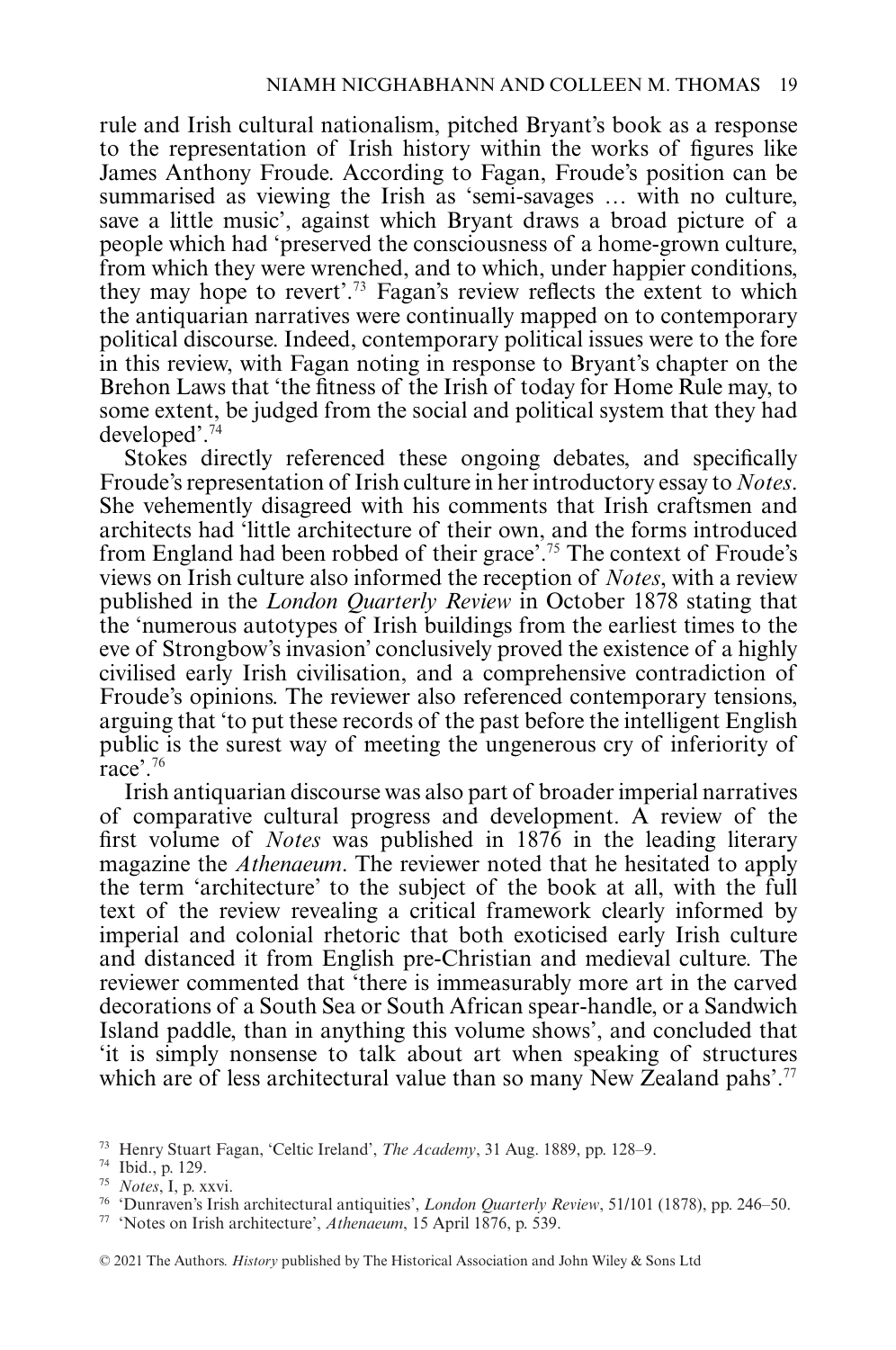Such comments reflected the long-established critical instability around where to frame Irish culture: its capacity to be positioned as 'Oriental', Phoenician or Hindu, as uniquely Irish, or as second-rate imitations of established or dominant forms. In writing about the Christian architecture illustrated at the end of the first volume, the reviewer noted that these forms would be considered 'Romanesque of the roughest kind, and comparatively speaking, on the smallest scale, and of the most povertystricken character as regards skilled labour, beauty, invention, or cost'. Despite these comments, the reviewer did grudgingly give some credit to Stokes herself, noting that 'we sincerely rejoice that a competent Irish scholar has the matter in hand'.<sup>78</sup>

 $\overline{\mathbf{V}}$ 

**V** While the details of Stokes's biography and her family networks give us an insight into Victorian antiquarian culture in Dublin, this article seeks to go further, to map her significant contributions to the field and to identify her as a pivotal and influential figure in her own right. The methodological approaches refined by Stokes represent the vanguard of nineteenthcentury antiquarian techniques. Not only was she well-informed on the advances made by Irish antiquarians, but she was also conversant with studies made by antiquarians abroad. Her texts referenced the German scholars Von Quast and Otte and the French archaeologist Le Blant.<sup>79</sup> She corresponded with her contemporary in Scotland, Joseph Anderson, and was recruited to edit the English translation of Didron's *Christian Iconography* thanks to her reputation 'as an accomplished student and writer in this branch of art'.<sup>80</sup>

Her work built on established techniques of periodisation, linking buildings and monuments to documentary evidence to establish context and dates. Careful documentation in drawings and photographs confirmed her analysis and offered a visual discourse to support her arguments. Stokes identified a developmental trajectory for both sculpted crosses and ecclesiastical architecture that positioned the works in relation to the European canon and situated the most accomplished Irish examples in the two centuries before the arrival of the Anglo-Normans. Her readings could be justified by an objectively scientific methodology, but nonetheless were embedded in the nationalist politics prevalent in antiquarian studies in Europe and Victorian Britain.

Stokes's work was central to the conception of a 'golden age' in Irish art that would dominate early twentieth-century scholarship and beyond. Her identification of a vibrant period of cultural production between the

<sup>78</sup> Ibid.

<sup>79</sup> Ferdinand von Quast and Heinrich Otte, *Zeitschrift für christliche Archäologie und Kunst* (Leipzig, 1856); Edmond-Frédéric Le Blant, *Recueil des inscriptions chrétiennes des Gaules antérieures au VIIIe siècle* (2 vols; Paris, 1856–65).

<sup>80</sup> Joseph Anderson, *Scotland in Early Christian Times* (Edinburgh, 1881); Didron and Stokes, *Christian Iconography*, I, pp. ii, iii.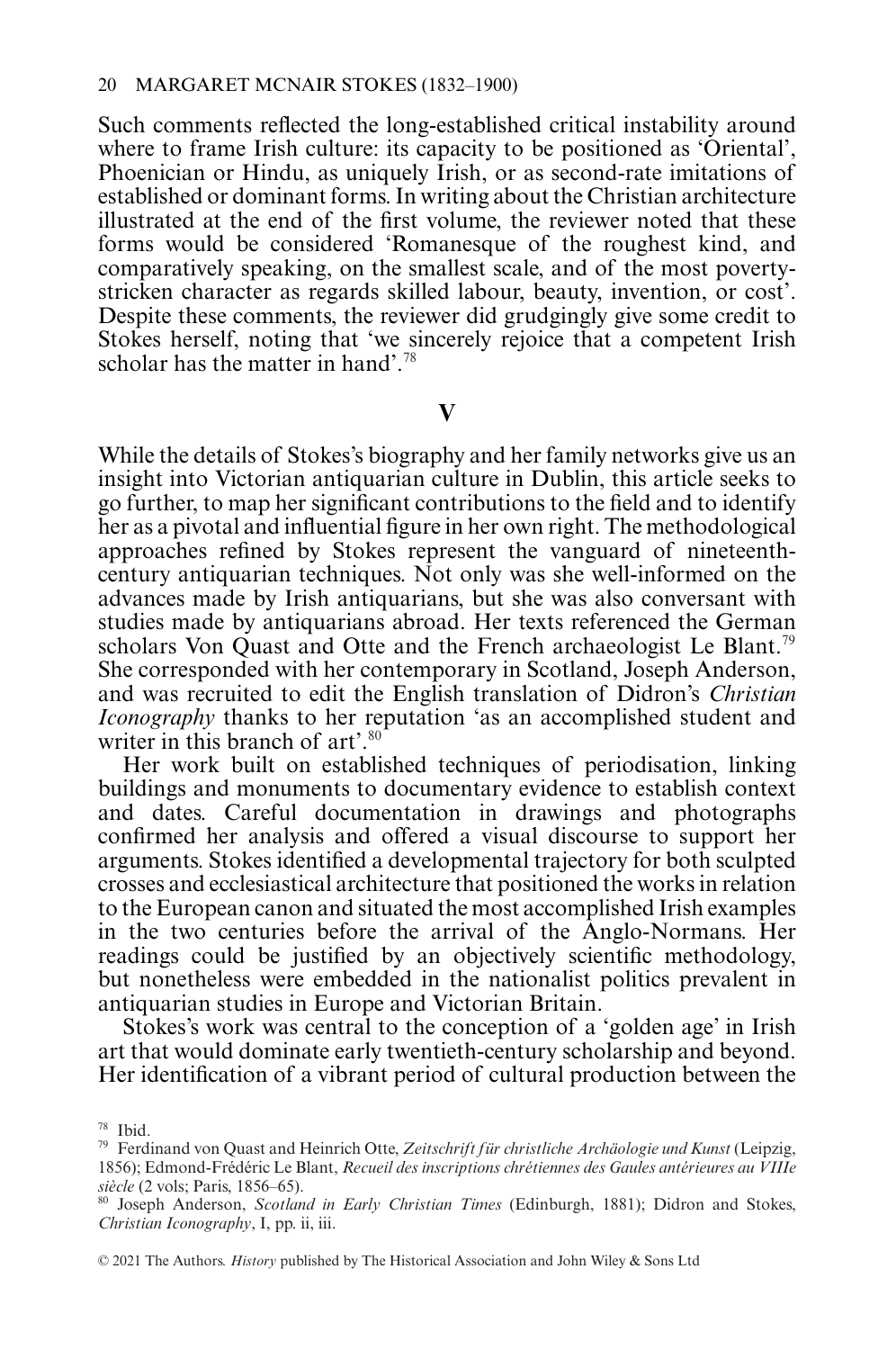years 600 and 1200 that reached its highest points with Tara Brooch in the seventh or eighth century, the Book of Kells in the ninth century, the Monasterboice cross sculptures in the tenth century and the Irish Romanesque chancel arches at Clonmacnoise before the twelfth century focused the narrative of subsequent researchers on Ireland as a light in an otherwise dark age Europe.<sup>81</sup> Her assessments of early medieval Irish design as an innovative hybrid of external forms and native visual culture, as in the high crosses and the Irish Romanesque, fed an increasingly nationalist political rhetoric in Ireland. In 1912, a project to revise and reissue Stokes's *Early Christian Art in Ireland* was undertaken involving Eoin MacNeill, who would serve as Minister for Education under the Irish Free State and Count George Plunkett, father to Joseph Plunkett, an architect of the Easter Rising of 1916.<sup>82</sup> Cultural nationalists perceived the historiography Stokes developed as a critical tool for their revolution and it was one that proved to have both academic and popular resonance.

Her identification and establishment of the concept of the 'golden age' between the years 600 and 1200 was shaped by counter-narratives of Irish barbarism and cultural backwardness established by Froude and others. Her emphasis on a kind of 'native hybridity' that allowed for external influences within Irish cultural distinctiveness also reflected broader cultural dynamics in relation to the uses of the Irish past during the final decades of the nineteenth century. Irish cultural nationalism became increasingly linked to political nationalism during this period and was also often aligned with a specifically Catholic resurgent and triumphant identity.83 In the wake of the disestablishment of the Church of Ireland in 1871, the Irish Protestant community increasingly emphasised their association with the early Irish church, which provided a rich material legacy of cultural independence.<sup>84</sup> These political and religious contexts informed Stokes's approach and motivation, as evidenced in her dedication to Edith Chenevix Trench. Stokes was a pivotal figure in Irish medieval studies, and her identification of the high cross form as an Irish innovation was supported by scholarship for nearly a century. Her consideration of Irish sculpture and architectural decoration with an artistic rather than an archaeological framework positions her at the

<sup>81</sup> This narrative persisted as late as the 1990s with the publication of Thomas Cahill, *How the Irish Saved Civilization: The Untold Story of Ireland's Heroic Role from the Fall of Rome to the Rise of Europe* (New York, 1995); Daibhi O Croinin, *Early Medieval Ireland* (London, 2017), p. 212.

<sup>82</sup> William J. McCormack, *Dublin Easter 1916 The French Connection: The French Connection* (New York, 2012); 'Letter from William H. Grattan Flood to "Mr Buckley" requesting he pass revised editions of "Early Christian art in Ireland" to George Noble Plunkett, Count Plunkett', Count Plunkett Papers, 1648–1940, Dublin/NLI/MS11, 379/14/1.

<sup>83</sup> Niamh NicGhabhann, 'Sermons and the performance of historiographical authority in the construction of the Roman Catholic built landscape, 1880–1890', in Ingelbien and Galavan (eds), *Figures of Authority*, pp. 118–36.

<sup>&</sup>lt;sup>84</sup> Church of Ireland cultures of historiography in the context of Disestablishment are considered in Mark Empey, Alan Ford, and Miriam Moffitt (eds), *The Church of Ireland and its Past: History, Interpretation and Identity* (Dublin, 2017).